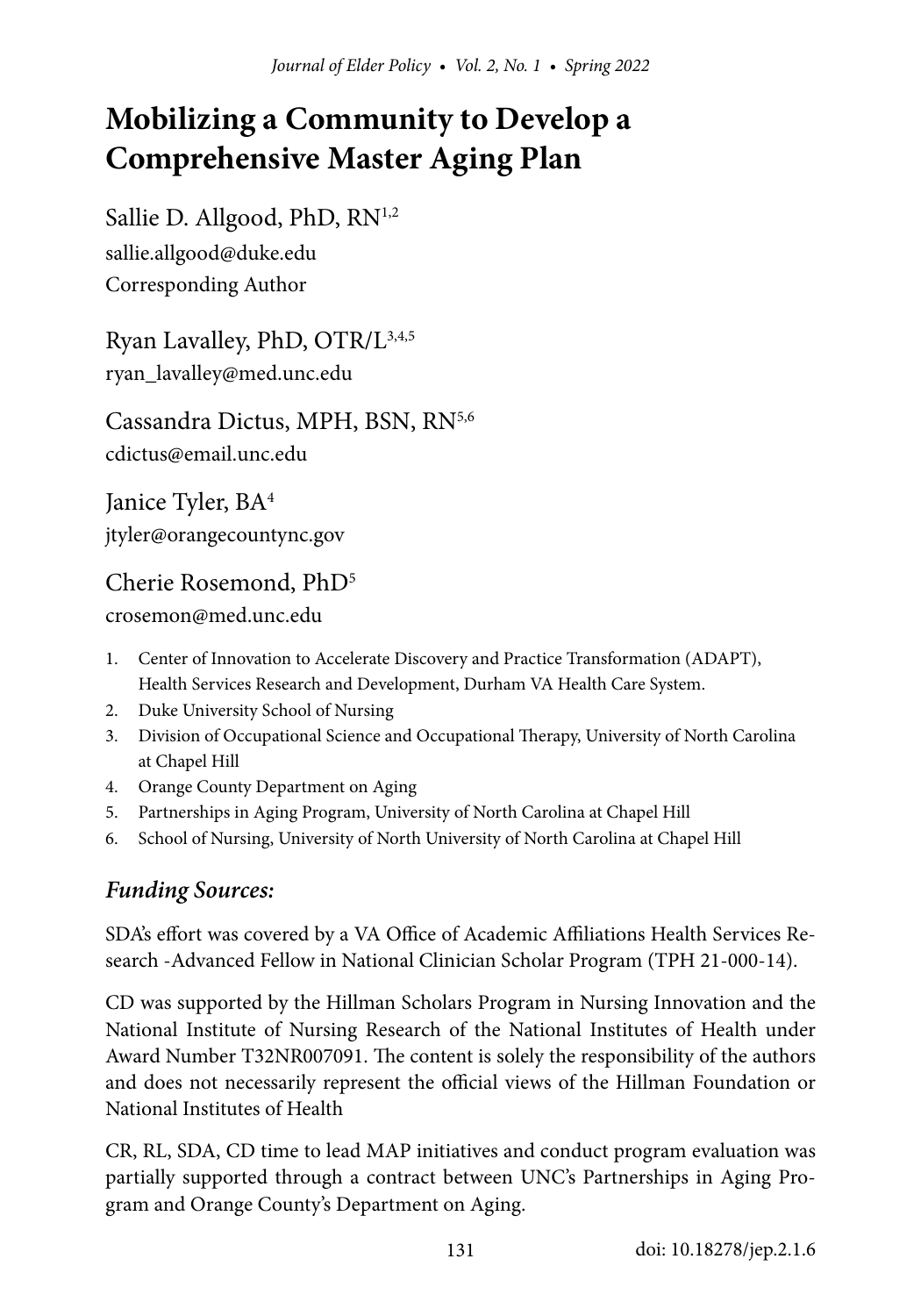#### *Journal of Elder Policy*

#### **ABSTRACT**

Approximately 48 million older adults, aged 65+, live in the United States and this number is expected to double in the next 40 years. In response, cities and states are creating policies and programs to support older adults and the overall experience of aging. Yet there is a lack of input from older adults about which policies and programs actually meet their needs. This case example provides information about how one community in North Carolina (NC) engaged older adults in development of their community's Master Aging Plan (MAP). These MAP efforts were guided by the World Health Organization's age-friendly framework. Community members and key stakeholders participated in an assessment of community assets and needs through surveys (*n*=860), focus groups (*n*=13, with 63 participants), and key stakeholder interviews (*n*=34). A comprehensive list of community needs and assets was created from the assessment and organized using the age-friendly framework. To endorse or refine findings and establish priorities, community members provided additional input during two community-wide listening sessions. Armed with findings from the assessment, community members, organizational leaders, and governmental stakeholders came together in workgroups around each domain of the age-friendly framework to create Orange County's Master Aging Plan. Orange County, NC's experience with collaborative community engagement can serve as a guide for other communities seeking to involve community members in development of their own Master Aging Plan. Policy implications include incentive mechanisms to encourage age-friendly community planning and broad engagement of both community members and leaders.

*Keywords:* community planning, community engagement, agefriendly, cities

## **Movilización de una comunidad para desarrollar un plan maestro integral para el envejecimiento**

#### **RESUMEN**

Aproximadamente 48 millones de adultos mayores, mayores de 65 años, viven en los Estados Unidos y se espera que este número se duplique en los próximos 40 años. En respuesta, las ciudades y los estados están creando políticas y programas para apoyar a los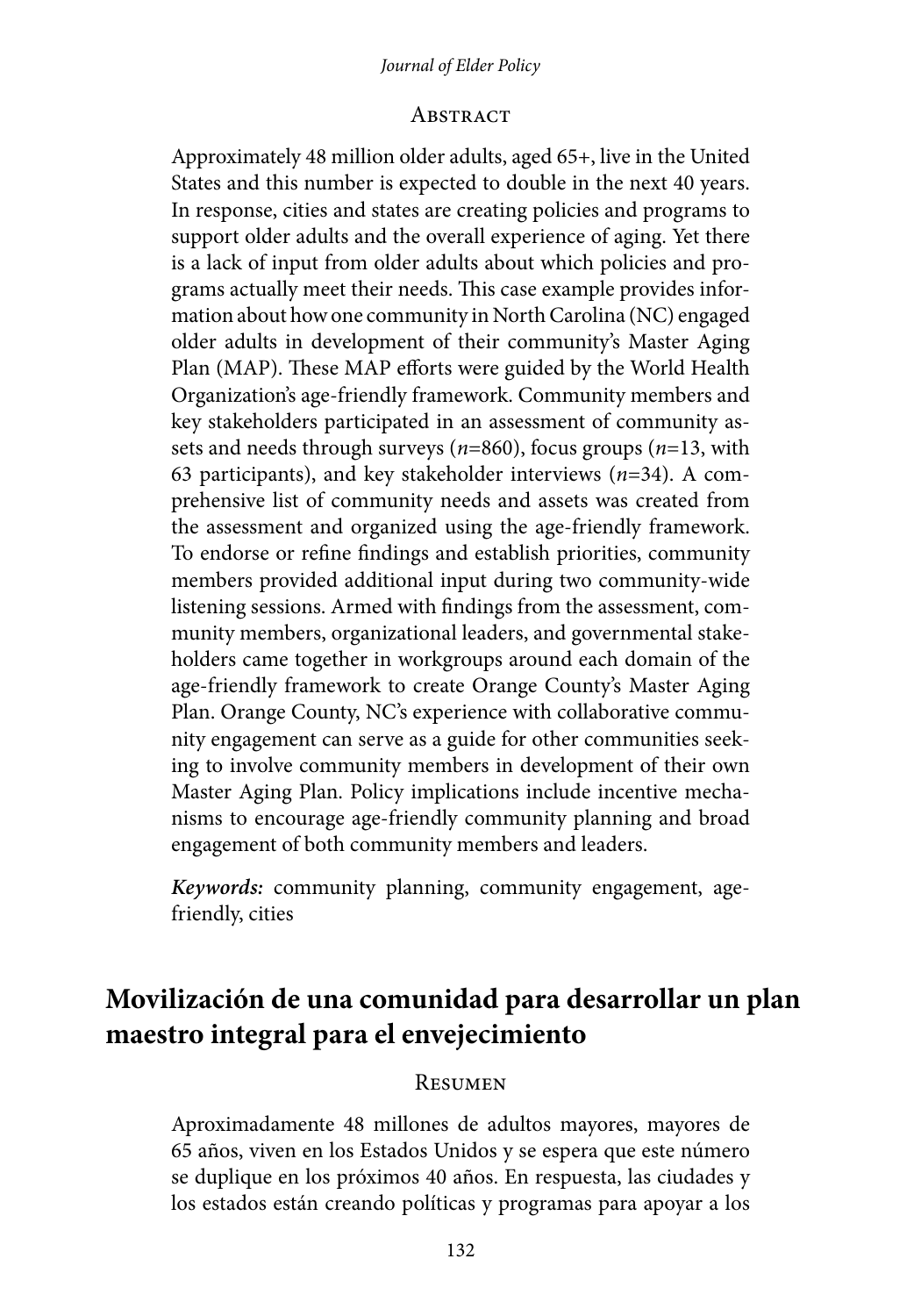adultos mayores y la experiencia general del envejecimiento. Sin embargo, hay una falta de aportes de los adultos mayores sobre qué políticas y programas realmente satisfacen sus necesidades. Este ejemplo de caso proporciona información sobre cómo una comunidad en Carolina del Norte (NC) involucró a los adultos mayores en el desarrollo del Plan Maestro para el Envejecimiento (MAP) de su comunidad. Estos esfuerzos de MAP fueron guiados por el marco amigable con las personas mayores de la Organización Mundial de la Salud. Los miembros de la comunidad y las partes interesadas clave participaron en una evaluación de los bienes y necesidades de la comunidad a través de encuestas (n=860), grupos focales (n=13, con 63 participantes) y entrevistas con partes interesadas clave (n=34). A partir de la evaluación se creó una lista completa de las necesidades y los recursos de la comunidad, que se organizó utilizando el marco adaptado a las personas mayores. Para respaldar o refinar los hallazgos y establecer prioridades, los miembros de la comunidad brindaron información adicional durante dos sesiones de escucha en toda la comunidad. Armados con los hallazgos de la evaluación, los miembros de la comunidad, los líderes organizacionales y las partes interesadas gubernamentales se reunieron en grupos de trabajo en torno a cada dominio del marco amigable con las personas mayores para crear el Plan Maestro para el Envejecimiento del Condado de Orange. La experiencia del Condado de Orange, NC con la participación comunitaria colaborativa puede servir como guía para otras comunidades que buscan involucrar a los miembros de la comunidad en el desarrollo de su propio Plan Maestro para el Envejecimiento. Las implicaciones políticas incluyen mecanismos de incentivos para fomentar la planificación comunitaria adaptada a las personas mayores y una amplia participación tanto de los miembros como de los líderes de la comunidad.

*Palabras clave:* planificación comunitaria, participación comunitaria, amigable con los mayores, ciudades

## 动员社区发展全面的重要老龄化计划

#### 摘要

美国约有4800万65岁以上的老年人,这一数字预计将在未来 40年翻一番。作为响应,城市和州正在制定政策和计划,以 支持老年人和整体的老龄化体验。不过,老年人很少表达哪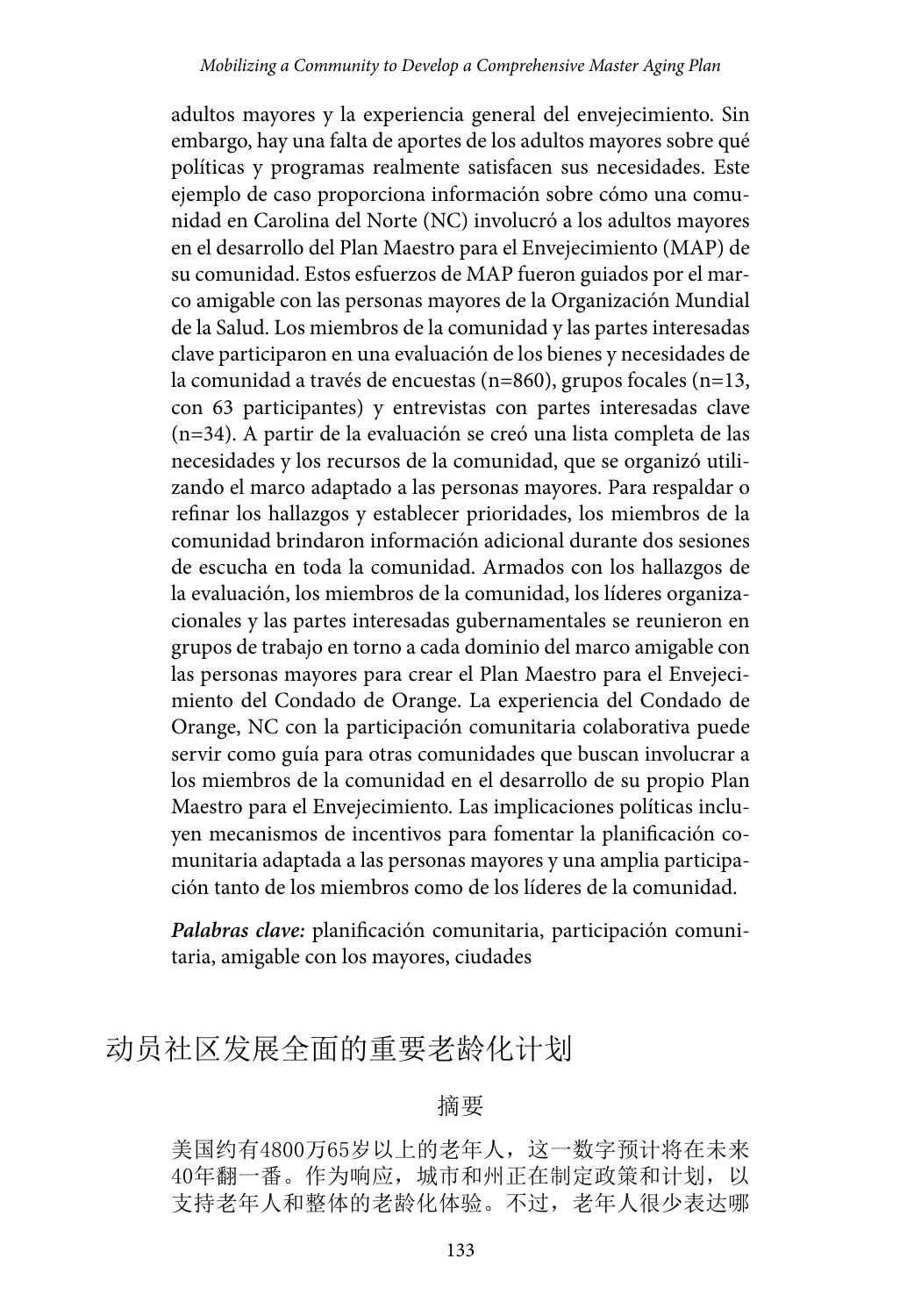些政策和计划真正满足其需求。本案例描述了北卡罗来纳州 (NC) 的一个社区如何让老年人参与制定社区的重要老龄化 计划 (MAP)。这些MAP工作以世界卫生组织的老年友好型框架 为指导。社区成员和关键利益攸关方通过参与调查 (n=860 )、焦点小组(n=13,共63名参与者)和关键利益攸关方访 谈(n=34),评估了社区资产和需求。根据评估创建了一份 全面的社区需求和资产清单,并使用老年友好框架对清单加 以组织。为了认可或完善调查结果并确定优先事项, 社区成 员在两次社区聆听会议期间提供了额外的意见。借助评估结 果,社区成员、组织领导和政府利益攸关方建立工作组,围 绕老龄友好框架的每个领域制定橙县重要老龄化计划。北卡 罗来纳州橙县在协作式社区参与方面的经验可为其他社区提 供参考,帮助后者动员社区成员参与制定重要老龄化计划。 政策影响包括用于鼓励老年友好型社区规划的激励机制,以 及社区成员和领导者的广泛参与。

关键词:社区规划,社区参与,老年友好,城市

#### **Introduction**

Ver 52 million older adults,<br>age 65 and older, live in the<br>United States and population<br>growth for older adults is more rapid age 65 and older, live in the United States and population growth for older adults is more rapid than for any other age group (U.S. Census Bureau, 2019). Aging of the Baby Boomer generation (individuals born between 1946 and 1964) is spurring this growth, and by 2030, 1 of every 5 individuals in the United States will be older adults (Vespa, 2018). Creating age-friendly communities that are accessible, well-designed, and provide a wide range of services is essential to meet the current and future needs of older adults (Ball & Lawler, 2014; Van Hoof et al., 2018). Age-friendly cities and communities enhance general wellbeing, improve quality of life, and foster

a sense of belonging not just for older adults, but for people of all ages (Menec et al., 2011; Neiboer & Cramm, 2018). To support communities in becoming more age-friendly, the World Health Organization (WHO, 2007) developed an age-friendly framework that identifies eight domains, across social environments, physical infrastructures, and essential services, that influence livability and quality of life for older adults (Figure 1).

AARP is the U.S. affiliate of the WHO age-friendly initiative and supports a Network of Age-Friendly States and Communities in the United States. Communities that join this network have access to technical assistance provided by AARP and connections to other member communities for sharing experiences, providing feedback, and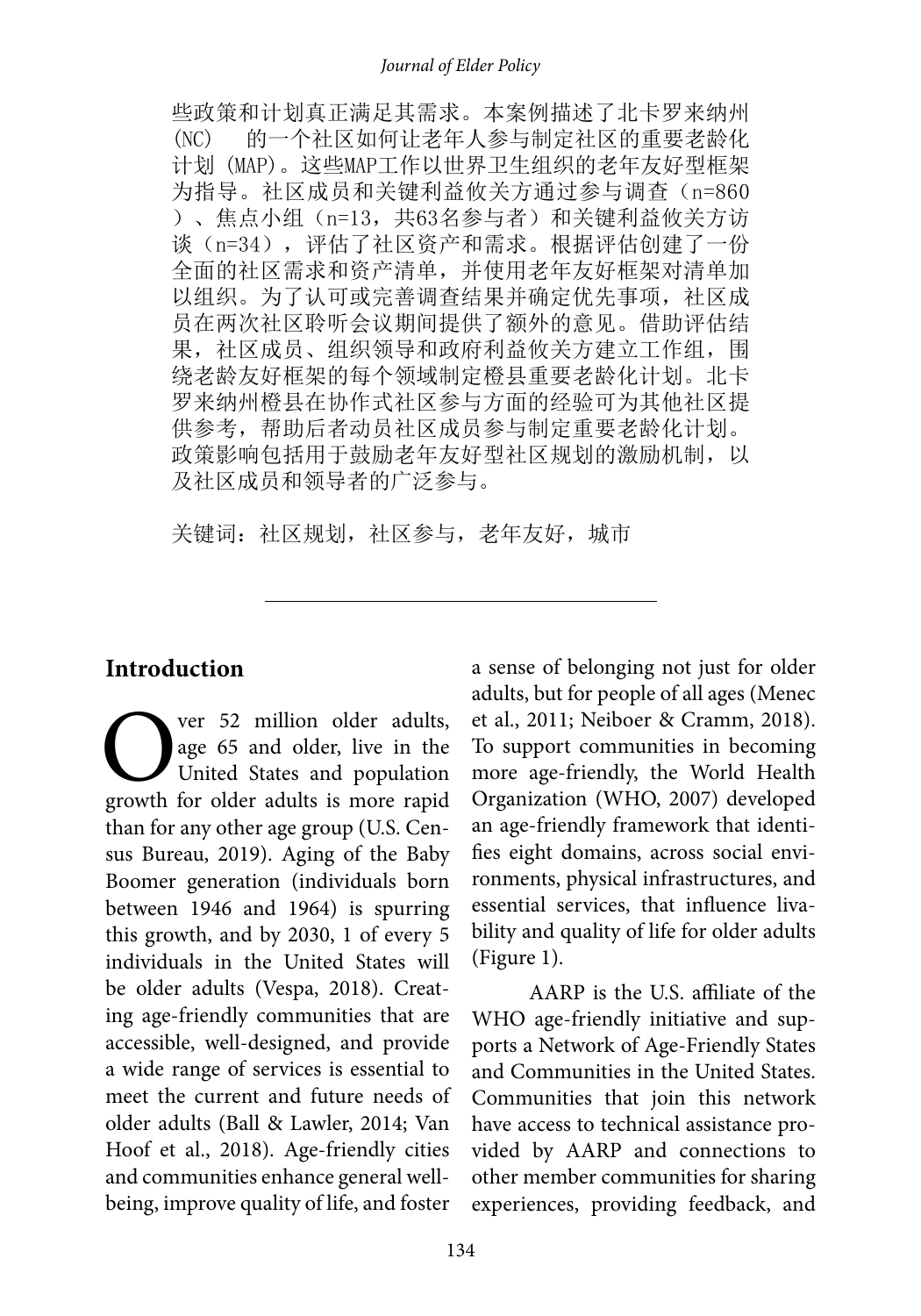

*Figure 1.* Eight domains of age-friendly communities identified by the World Health Organization (WHO, 2007).

sharing best practices (AARP, 2020). As members of the AARP age-friendly network, communities develop action plans that articulate strategic policies and community services agendas that will make communities more age-friendly. Development of action plans occurs over four phases: assessment, planning, implementation, and evaluation (AARP, 2020). Although the age-friendly framework provides a comprehensive overview of domains to focus on, it does not provide specific guidance on tailoring and adapting plans to the local community (Lehning & Greenfield, 2017; Plouffe et al., 2016).

To develop community-specific age-friendly plans, engagement of community members and stakeholders across sectors is needed. A recent review

of 98 age-friendly community publications concluded that taking a mix of "bottom-up" and "top-down" approaches to age-friendly community planning is more successful as this allows planners to simultaneously consider community needs and available resources (Torku, Chan, & Yung, 2020). Age-friendly community planning also needs to balance immediate needs with longer-term preventative and systemic policy changes that thoughtfully examine narratives that perpetuate ageism (Foster & Walker, 2015). Multi-stakeholder engagement requires time and resources, leading some communities to create policies and programs to support aging and older adults without feedback from the very individuals they serve (Lehning et al., 2017; Murtagh et al., 2021).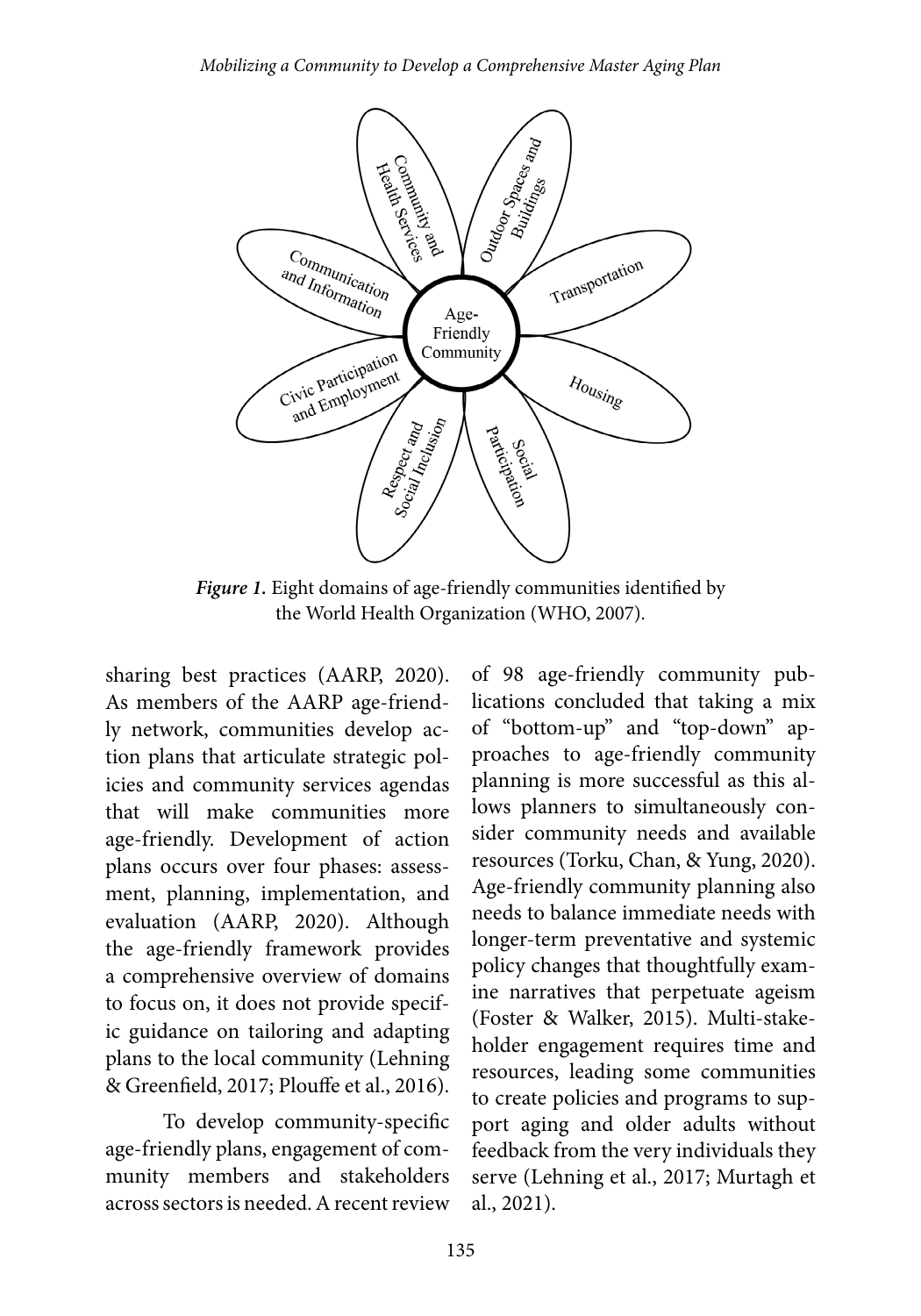Here, we present an example of how one community broadly engaged older adults and stakeholders in co-designing its age-friendly action plan for the community. Orange County, NC's approach to engaging older adults and forging partnerships between public, private, and non-profit organizations can serve as a guide for other communities seeking to engage multi-stakeholders to develop their own age-friendly community plans.

## **Conceptual Model: WHO's Age-Friendly Framework**

WHO's age-friendly frame-<br>work can serve as a guide<br>for assessing the current<br>age-friendly condition of cities and work can serve as a guide for assessing the current communities as well as a tool to organize and document progress towards becoming an age-friendly community. The age-friendly framework is process-oriented and was developed as a tool to provide cities and communities with a list of specific areas of focus that are important for maximizing independence and active aging opportunities for all (WHO, 2007). The age-friendly framework was developed using a bottom-up approach; older adults from all continents participated in discussion groups where they described their aging experiences along with barriers and facilitators of active aging in their community. Following these discussions, the WHO identified eight age-friendly domains: outdoor spaces and buildings, transportation, housing, social participation, respect and social inclusion, civic participation and employment,

communication and information, and community and health services (Figure 1; WHO, 2007).

## **Orange County, NC's 2017-2022 Master Aging Plan**

Trange County, NC has a 20-year<br>history of developing 5-year<br>Master Aging Plans (MAPs),<br>the age-friendly community action plan history of developing 5-year Master Aging Plans (MAPs), the age-friendly community action plan for Orange County, NC. However, the 2017-2022 MAP was the first MAP developed as part of AARP's Network of Age-Friendly States and Communities and guided by the WHO age-friendly framework. As a result, the 2017-2022 Orange County MAP is steeped in the language and processes suggested by the WHO age-friendly framework. In this example, we provide details of our experience using the age-friendly framework for the *assessment* and *planning* phases. We also provide a brief overview of our experience with the *implementation* and *evaluation* phases.

#### *Setting*

In 2019, Orange County, NC had a total population of approximately 148,000, 13.4% of which are older adults (U.S. Census Bureau, 2020). By 2035, older adults are expected to make up 21% of the population (OSBM, 2021). Older adults in Orange County, NC are 84.2% White, 11.5% Black, 3.0% Asian and 2.2% Latino/a; however, residents from all age groups are more diverse (75.4% White, 11.4% Black, 7.8% Asian, and 8.4% Latino/a; U.S. Census Bureau, 2020). Thus, the older adult population is expected to become more diverse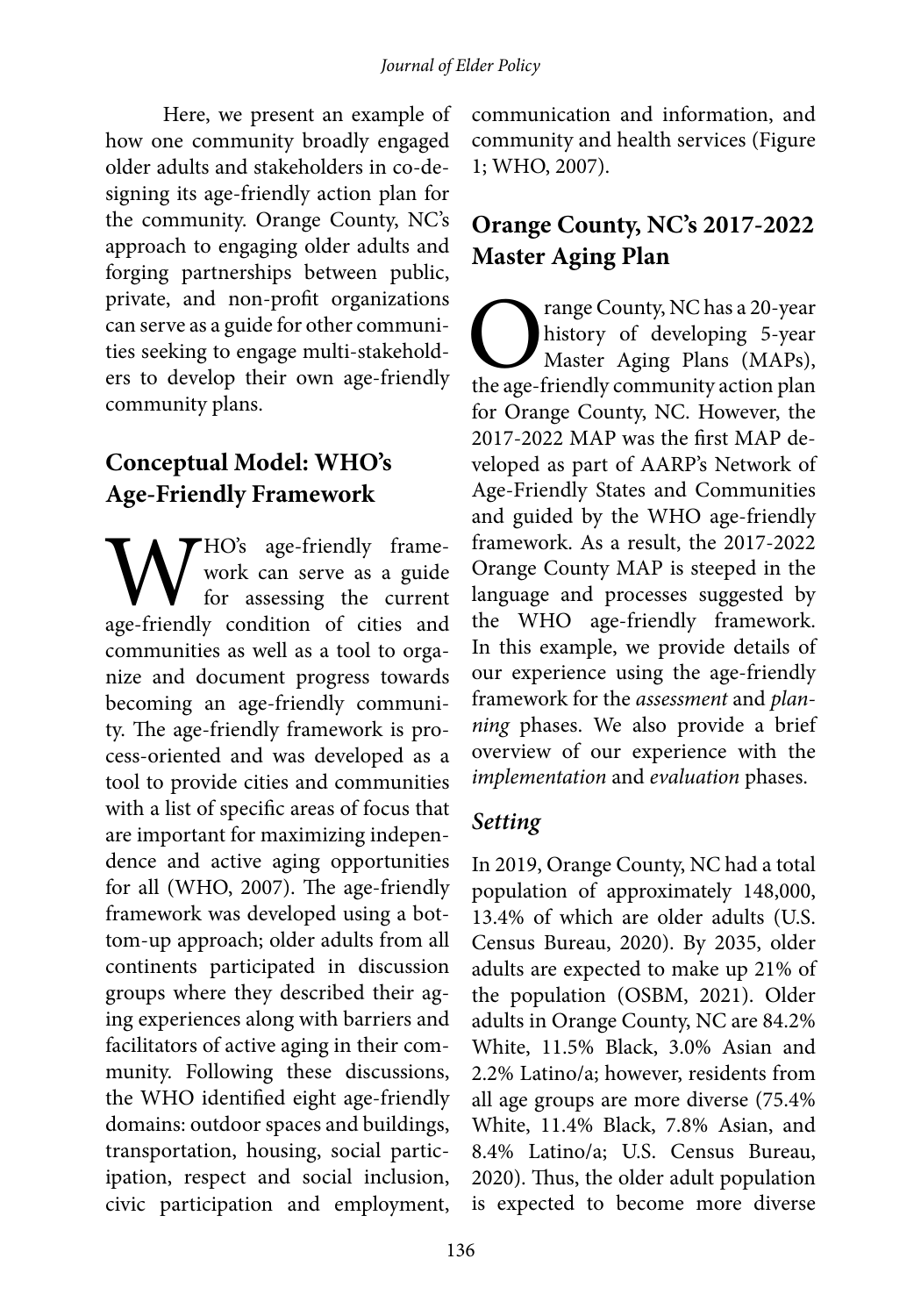over time. Orange County, NC has both urban and rural areas, with 68.0% of county residents residing in urban areas and 32.0% in rural parts of the county (U.S. Census Bureau, 2020).

#### *Governance*

Development of the Orange County MAP involved many players, including town government, community members, and stakeholders from across the community (Table 1). The Orange County Department on Aging is the organization charged with coordinating and facilitating the MAP process, which is inherently community driven. Funding received by the Orange County Department on Aging is unique in comparison to other communities in North Carolina. The Orange County Department on Aging is a county-level agency that receives direct appropriations from the county's budget and reports to the Orange County Board of County Commissioners, the county's elected governing body. Additional financial support for all phases of the MAP comes from a large charitable gift from a local non-profit. Advocacy for older adults across the county come, in part, from the Advisory Board on Aging, which acts as a liaison between Orange County residents, older adults, the Board of County Commissioners, and the Department on Aging. The Advisory Board on Aging advocates on behalf of older adults in the community, advising these entities on policies and practices that impact aging and older adults throughout the county. Community volunteers apply for positions on the Advisory Board on Aging and are appointed by County Commissioners.

Development of the 2017-2022 MAP used a combined "bottom-up" and "top-down" approach. This mixed approach allowed the Orange County Department on Aging to balance community priorities ("bottom-up") with organizational support and guidance for navigating systems ("top-down"). Community members were engaged throughout the MAP phases and organizational support was provided through a diverse and comprehensive network which included the (1) MAP Steering Committee, (2) MAP Leadership Committee, and (3) MAP Workgroups (Table 1). Additional details about the MAP development, including assessment tools, MAP development plans, and implementation and evaluation outcomes, are available at the Orange County Department on Aging's website (Orange County Department on Aging, 2021).

### *MAP Steering Committee*

The MAP Steering Committee was charged with supporting the strategic vision of the MAP by providing resources and oversight of the MAP process. This committee was composed of 54 individuals, representing older adults, stakeholders, and leaders from across Orange County, NC, who represent older adult advocacy groups, county and town governments, major healthcare systems, faith-based organizations, and community-based organizations. At bi-annual meetings, organizational leaders learned about the MAP processes and results, celebrated successes toward accomplishing MAP goals, and committed, in writing, their personal and organizational resources to support the MAP.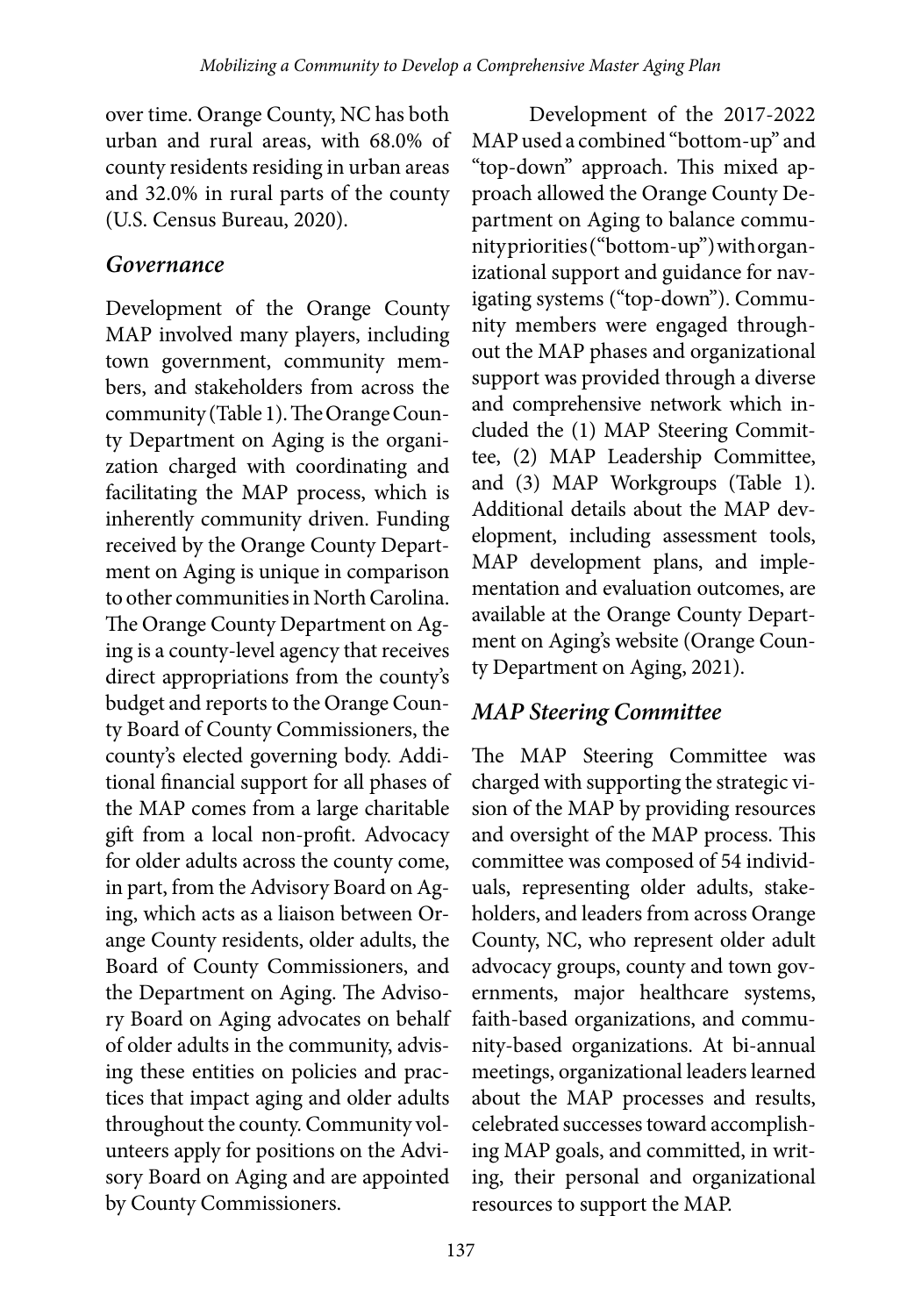| Organization                                         | Role                                                                                                                                                                                  | Description                                                                                                                                                                                                                                                                                                                                                                          |
|------------------------------------------------------|---------------------------------------------------------------------------------------------------------------------------------------------------------------------------------------|--------------------------------------------------------------------------------------------------------------------------------------------------------------------------------------------------------------------------------------------------------------------------------------------------------------------------------------------------------------------------------------|
| Orange<br>County Board<br>of County<br>Commissioners | Approved the MAP                                                                                                                                                                      | Counties in North Carolina are governed by<br>an elected board of county commissioners.<br>They adopt the annual county budget, regulate<br>zoning outside of municipal boundaries, call<br>for bond referenda, enter into contracts, etc.                                                                                                                                           |
| Orange County<br>Department on<br>Aging              | Charged with<br>administrating the MAP<br>process.                                                                                                                                    | One-stop resources for older adults and<br>caregivers. Provides leadership in planning<br>and operating a system of integrated aging<br>services through senior centers, serving as<br>focal points for community, and delivering<br>programs designed to maximize the health,<br>well-being, community engagement, and<br>independence of older adults at all functional<br>levels. |
| Orange County<br>Advisory Board<br>on Aging          | Provided feedback on<br>the MAP process. Served<br>as members of MAP<br>Workgroups.                                                                                                   | Charged with advising the Board of<br>Commissioners and Department on<br>Aging on delivery of services to Orange<br>County's seniors. Act as a liaison between<br>older residents and County government.<br>Community volunteers apply and are<br>appointed by the Board of County<br>Commissioners.                                                                                 |
| <b>MAP</b> Steering<br>Committee                     | Charged with providing<br>resources, strategic vision,<br>and oversight of the MAP<br>process                                                                                         | Composed of leaders from county and town<br>governments, major health care systems,<br>faith-based organizations, community-based<br>organizations, and older adult advocacy<br>groups.                                                                                                                                                                                              |
| MAP<br>Leadership<br>Committee                       | Charged with guiding<br>the MAP process (i.e.,<br>assessment, planning,<br>implementation,<br>and evaluation) and<br>engaging and convening<br>community members and<br>stakeholders. | Leaders from Orange County Department<br>on Aging and consultants and students from<br>the Partnerships in Aging Program, Division<br>of Occupational Science and Occupational<br>Therapy, and other schools and departments at<br>UNC-CH.                                                                                                                                           |
| MAP<br>Workgroups                                    | Planning phase: Develop<br>goals, objectives, strategies,<br>and indicators within<br>specific MAP domains.                                                                           | Led by members of the MAP Leadership<br>Committee. Include members of the Advisory<br>Board on Aging, community organizations,<br>and community members. Organized by the                                                                                                                                                                                                            |
|                                                      | Implementation &<br>Evaluation phase: Met<br>quarterly to share<br>information, collaborate,<br>and report progress.                                                                  | age-friendly domains.                                                                                                                                                                                                                                                                                                                                                                |

#### **Table 1.** Roles and descriptions for organizations involved in the MAP process.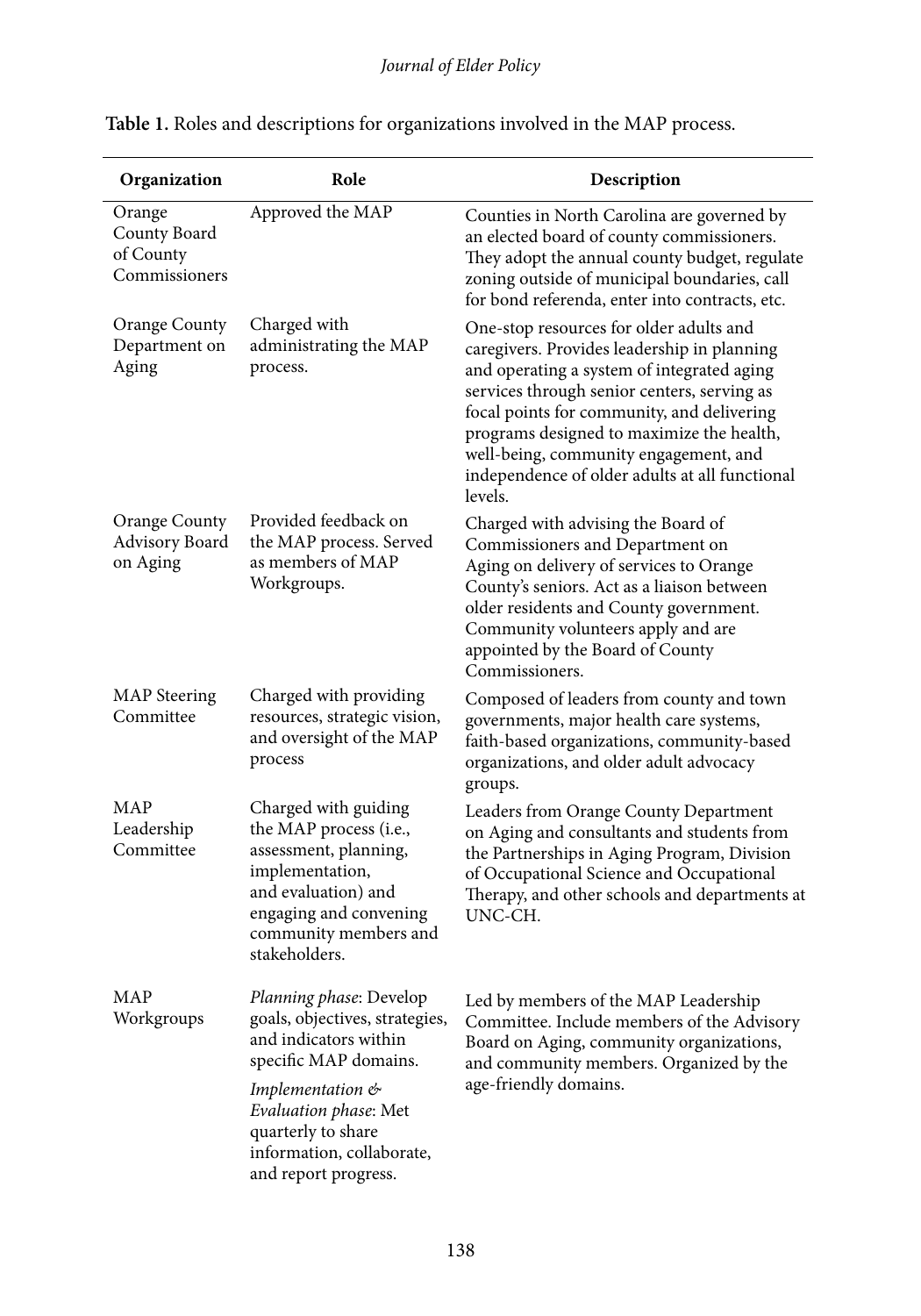| Community<br>members       | Assessment phase:<br>Participated in a survey<br>and focus groups.                                         | Older adults, caregivers, and other community<br>members interested in engaging age-friendly<br>community work. |
|----------------------------|------------------------------------------------------------------------------------------------------------|-----------------------------------------------------------------------------------------------------------------|
|                            | Planning phase:<br>Participated in listening<br>sessions, workgroups, and<br>public comments.              |                                                                                                                 |
|                            | <i>Implementation</i> &<br>Evaluation phase:<br>participated in<br>workgroups.                             |                                                                                                                 |
| Community<br>organizations | Assessment phase:<br>Leaders of organizations<br>participated in key<br>informant interviews.              | Organizations across the county that provide<br>a range of services to community members of<br>all ages.        |
|                            | Planning, implementation<br>& evaluation phases:<br>Served on MAP<br>Steering Committee and<br>Workgroups. |                                                                                                                 |

#### *MAP Leadership Committee*

The MAP Leadership Committee, comprised of Department on Aging staff, members of the Advisory Board on Aging, and a team of interdisciplinary consultants and students from the University of North Carolina at Chapel Hill (UNC-CH), was charged with engaging and convening older adult community members and stakeholders in all phases of the MAP process (i.e., assessment, planning, implementation, and evaluation). Oversight for the MAP Leadership Committee was provided by the MAP Steering Committee; additionally, the MAP Leadership Committee regularly reported to the Orange County Board of County Commissioners and the Advisory Board on Aging. The goal of these reports was to garner feedback, support, and buy-in throughout all phases of the MAP process.

Roles of the MAP Leadership Committee varied based on the specific needs during each phase of the MAP. During the assessment and planning phases, the primary roles for the MAP Leadership Committee were to (1) engage community members and stakeholders in assessment and prioritization of community needs, (2) organize findings according to age-friendly domains, (3) facilitate a collaborative process to develop the MAP strategic plan, and (4) document the process by writing the final MAP document. During the implementation and evaluation phases, the role of the MAP Leadership Committee shifted to facilitating, guiding, and supporting the work plans detailed in the MAP.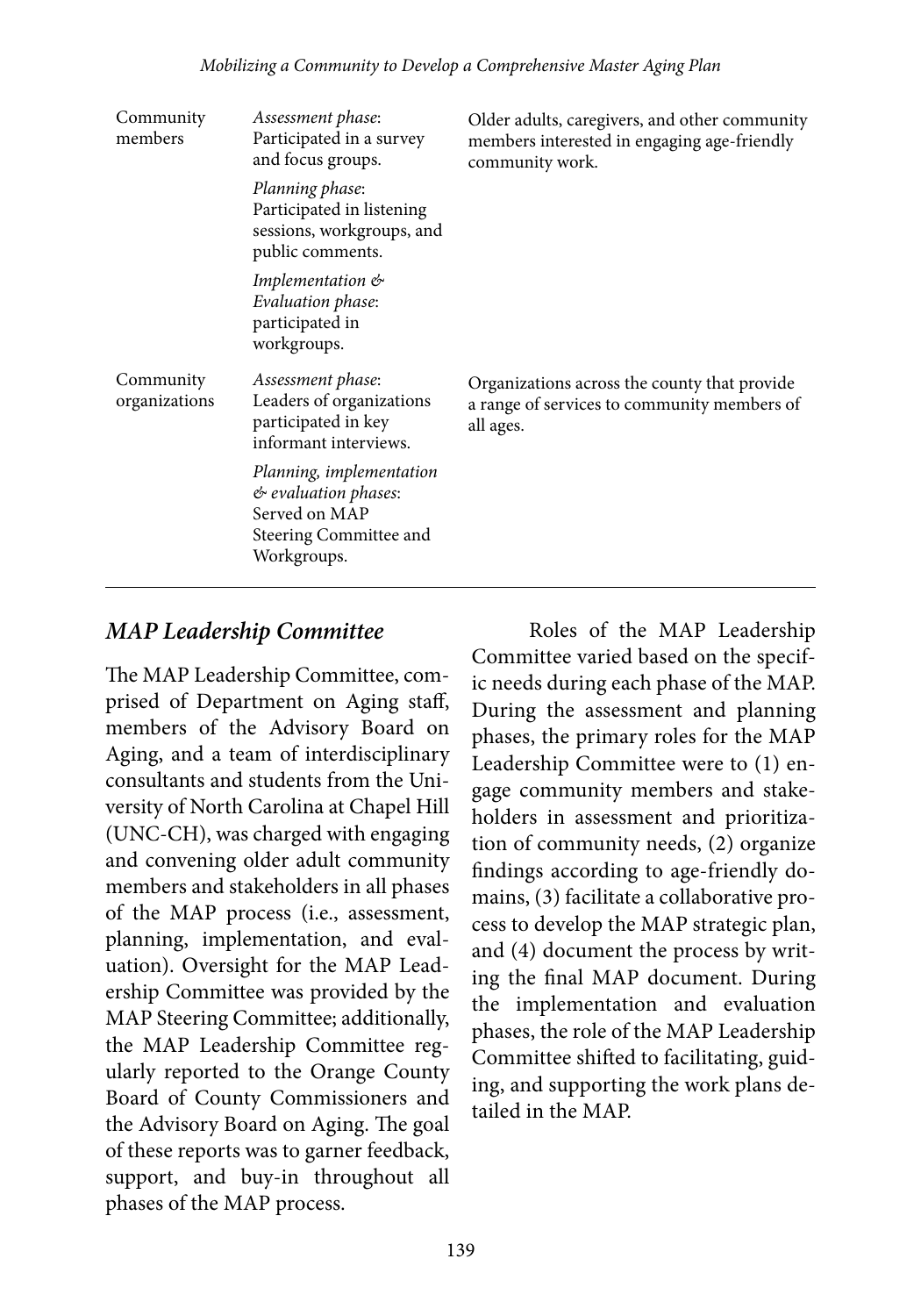#### *MAP Workgroups*

MAP workgroups were active during the planning, implementation, and evaluation phases and were organized based on the domains of the age-friendly framework, e.g., housing, transportation, outdoor spaces, etc. Workgroup membership included older adult community members, representatives from community organizations, social service providers, and health care organizations. The specific activities and membership of workgroups varied based on the needs during each phase of the MAP process. During the planning phase, MAP Workgroups were made up of older adult community members, organizational leaders, and government officials. Each workgroup had 20-30 members. Workgroup members were responsible, collectively, for developing MAP goals, objectives, strategies, and indicators based on the community assessment findings. During the implementation and evaluation phases, MAP Workgroup membership shifted towards a greater number of community leaders and stakeholders and included 10-40 individuals per workgroup. However, older adult community members and Advisory Board on Aging representatives continued to participate. While membership of workgroups varied somewhat between the planning and implementation phases, a core group of key participants were involved in both to ensure consistency.

## **Phase 1 Activities: Assessment of Community Assets and Needs**

The first phase focused on assessing community assets and needs.<br>The community assessment process was developed by the MAP Leading community assets and needs. The community assessment proership Committee and Advisory Board on Aging, refined with input from the MAP Steering Committee, and co-administered by Orange County's Department on Aging and UNC-CH's Partnerships in Aging Program. The community assessment included a (1) community-wide survey, (2) focus groups with community members, (3) key informant interviews with community stakeholders, and (4) community listening sessions. The MAP process was focused on developing a MAP for Orange County, NC, and not creating generalizable knowledge; thus, this project was not submitted for Institutional Review Board approval. We are presenting our experience with community engagement to help other communities develop a tailored MAP.

#### *Survey*

The survey was developed with consultation from the Odum Institute for Research in Social Science at UNC-CH to understand older adult community members' perspectives on aging. The survey, administered through Qualtrics (Provo, UT), included 21 statements about different aspects of aging that community members might be worried about (rated on a scale of "never," "rarely," "monthly," "weekly," and "daily") and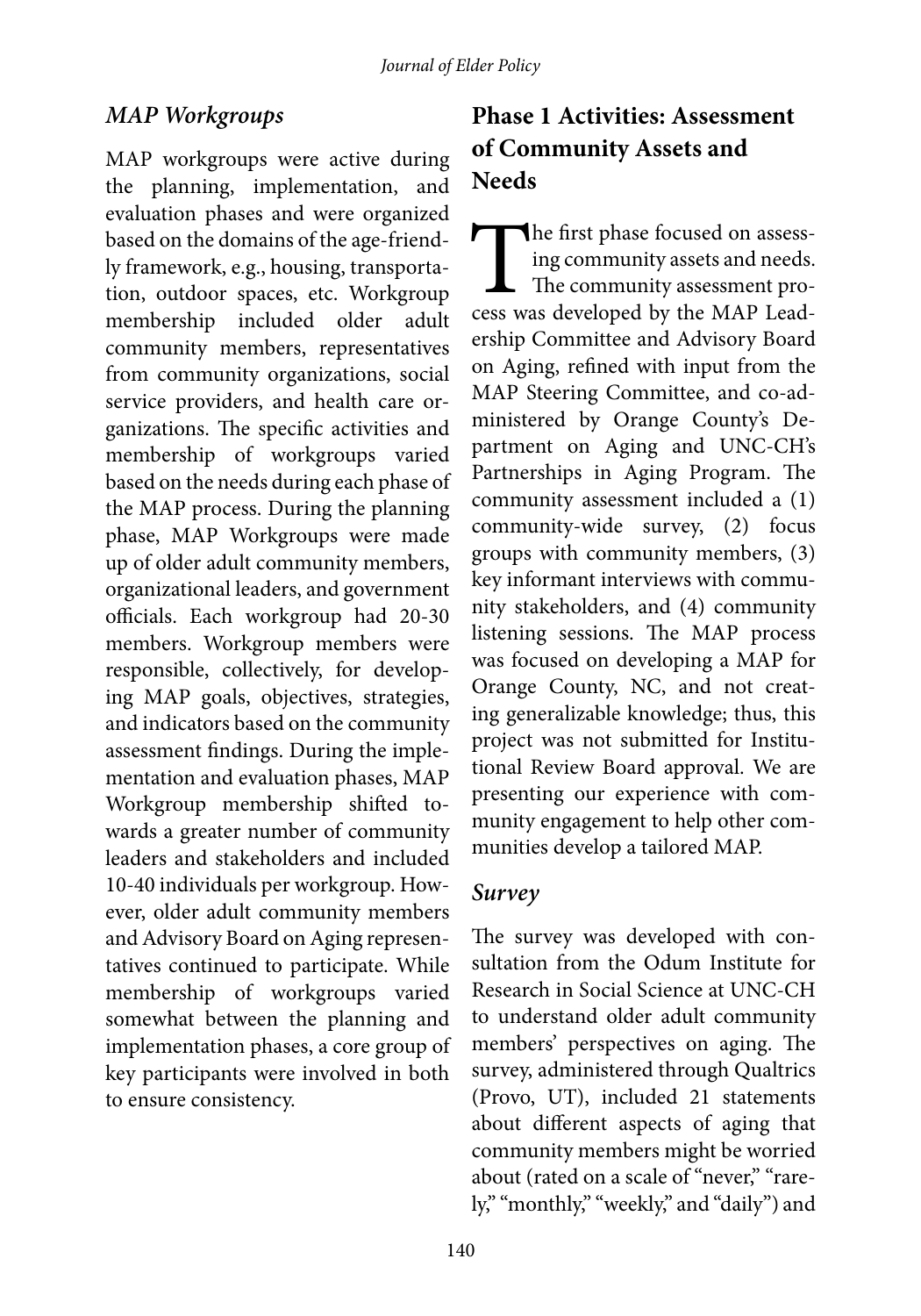26 statements about how Orange County is doing to address specific issues important to aging (rated on a scale of "terrible," "fair," "okay," "good," "excellent," and "not familiar with this"). The survey also contained basic demographic questions (i.e., age range, income range, employment status, caregiver status, zip code, home ownership, home type, and urban/rural location) and space for open ended comments. The full survey is available at the Orange County Department on Aging website (2021). Surveys were distributed electronically using local listservs (e.g., Orange County Department on Aging, county government employees), advertised in public locations (e.g., notice board at libraries, senior centers, community centers), and in the local senior newspaper. Paper copies of the survey were distributed at classes and events held at area senior and community centers (e.g., early voting, congregate meals). Individuals residing in Orange County were eligible to complete the survey. Orange County residency was assessed with a one question screener, "Are you a resident of Orange County, North Carolina?" Only respondents answering "yes" could complete the survey electronically or for those completing the survey on paper, only those answering "yes" had their responses entered into the electronic database.

### *Focus Groups*

Thirteen focus groups were conducted with older adults in public spaces in both rural and urban areas of the county. The goals of these focus groups were to (1) understand community mem-

bers' positive and negative experiences with aging, (2) identify current gaps in aging services within the county, and (3) gather ideas about what would make Orange County the ideal location for people of all ages to live (Orange County Department on Aging, 2021). Focus groups were advertised in the county's senior newspaper and other local media sources, through flyers posted and distributed at public spaces where focus group were held, and through the Orange County Department on Aging's email listserv. Eleven focus groups were conducted in English, one in Mandarin, and one in Spanish (Table 2). Field notes were taken at each location by a UNC graduate student or consultant. Immediately following each focus group, the note taker and facilitator reviewed and refined field notes and these notes were used for subsequent analysis.

## *Key Informant Interviews*

Thirty-four key informants, representing 26 organizations across the county, were conducted by the Director of the Orange County Department on Aging (Orange County Department on Aging, 2021). Between one and three individuals participated in each interview and represented organizations from a variety of sectors (Table 2). The goals of the key informant interviews were to (1) provide an overview of the work and programing of Orange County Department on Aging, (2) identify areas of concern for the aging population and generate ideas for improvements from the perspective of the key stakeholders, and (3) generate buy-in, collaboration, and an understanding about how the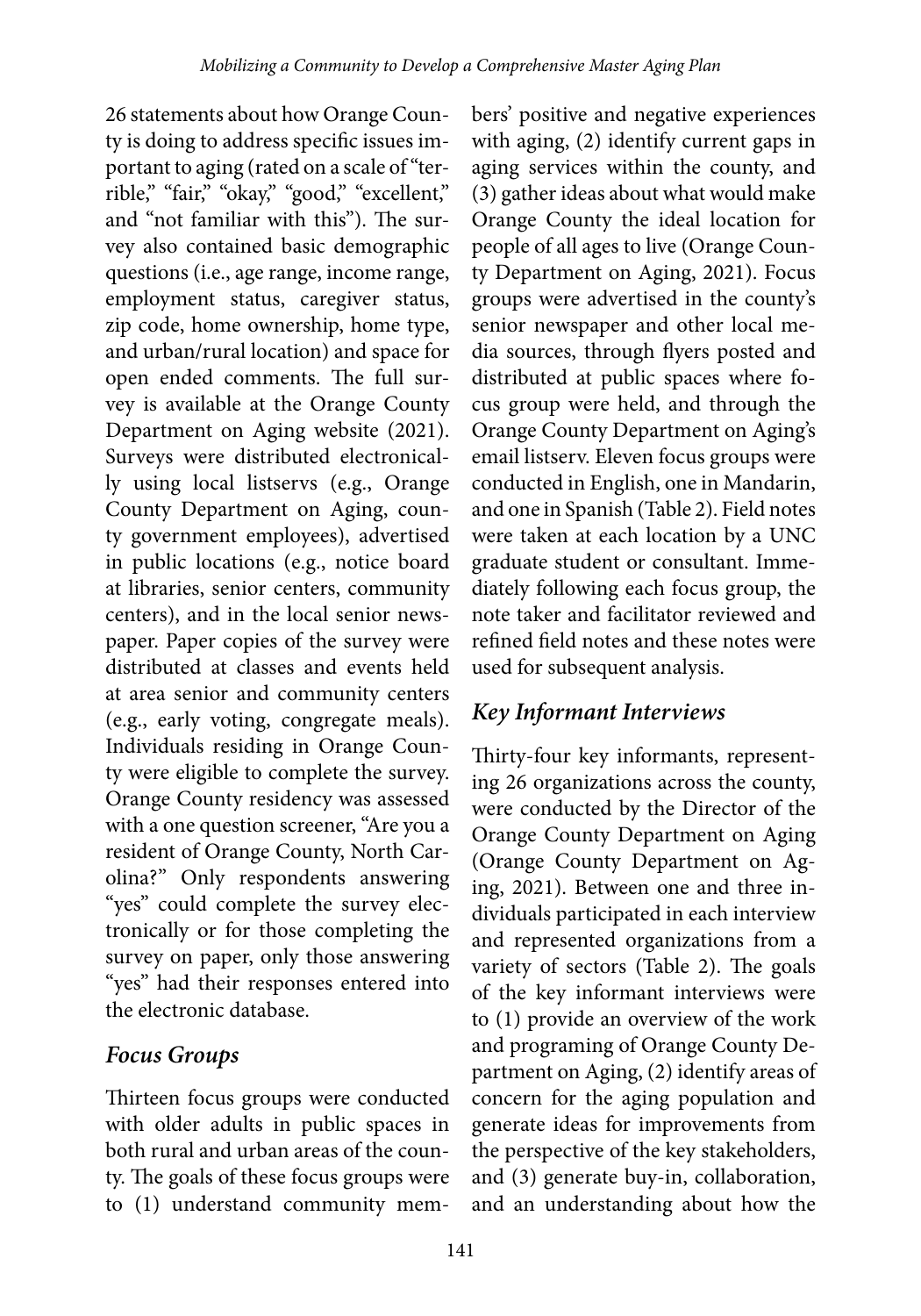work of Orange County Department on Aging intersects with that of the stakeholders. Field notes, typically compiled by a UNC-CH graduate student, cap-

tured key concepts addressed in the meeting and these notes were used for analysis.

**Table 2.** Assessment of community assets and needs included a survey, focus groups, and key informant interviews.

| <b>Number of Respondents</b>       | <b>Select Characteristics of Respondents</b> |                         |                      |  |  |  |
|------------------------------------|----------------------------------------------|-------------------------|----------------------|--|--|--|
| <b>Survey</b>                      |                                              |                         |                      |  |  |  |
| $n=860$ Orange County<br>residents | Age                                          | Under 60                | $32.0\%$ ( $n=224$ ) |  |  |  |
|                                    |                                              | $60+$                   | 68.0% $(n=476)$      |  |  |  |
| $n \le 700$ completing             | Income                                       | under \$25k             | $14.1\% (n=86)$      |  |  |  |
| demographic                        |                                              | \$25k-\$50k             | $22.7\% (n=139)$     |  |  |  |
| information                        |                                              | \$50k-\$75k             | $19.5\%$ (n=119)     |  |  |  |
|                                    |                                              | \$75k-\$100k            | $13.9\%$ (n=85)      |  |  |  |
|                                    |                                              | \$100k-\$150k           | $15.7\%$ (n=96)      |  |  |  |
|                                    |                                              | $$150k+$                | $14.1\%$ ( $n=86$ )  |  |  |  |
|                                    | Employment<br>status*                        | Full-time               | $n = 207$            |  |  |  |
|                                    |                                              | Part-time               | $n = 108$            |  |  |  |
|                                    |                                              | Looking for work        | $n=19$               |  |  |  |
|                                    |                                              | Volunteer               | $n = 71$             |  |  |  |
|                                    |                                              | Retired/Not<br>working  | $n=94$               |  |  |  |
|                                    | Caregiver status                             | Yes                     | $19.1\% (n=127)$     |  |  |  |
|                                    |                                              | No                      | $80.8\%$ ( $n=535$ ) |  |  |  |
|                                    | Home<br>Ownership                            | Own                     | $81.8\%$ ( $n=567$ ) |  |  |  |
|                                    |                                              | Rent                    | $13.0\%$ (n=90)      |  |  |  |
|                                    |                                              | Other                   | $5.2\%$ ( $n=36$ )   |  |  |  |
|                                    | Home type                                    | Single family           | $78.1\% (n=545)$     |  |  |  |
|                                    |                                              | Condominium             | 7.9% $(n=55)$        |  |  |  |
|                                    |                                              | Apartment               | $7.0\%$ ( $n=49$ )   |  |  |  |
|                                    |                                              | Mobile home             | $1.43\%$ (n=10)      |  |  |  |
|                                    |                                              | Co-housing              | $1.0\%$ (n=7)        |  |  |  |
|                                    |                                              | Supported group<br>home | $0.7\%$ $(n=5)$      |  |  |  |
|                                    |                                              | Other                   | 3.9% $(n=27)$        |  |  |  |
|                                    | Location                                     | Urban                   | $73.1\% (n=507)$     |  |  |  |
|                                    |                                              | Rural                   | $26.9\% (n=187)$     |  |  |  |
|                                    |                                              |                         |                      |  |  |  |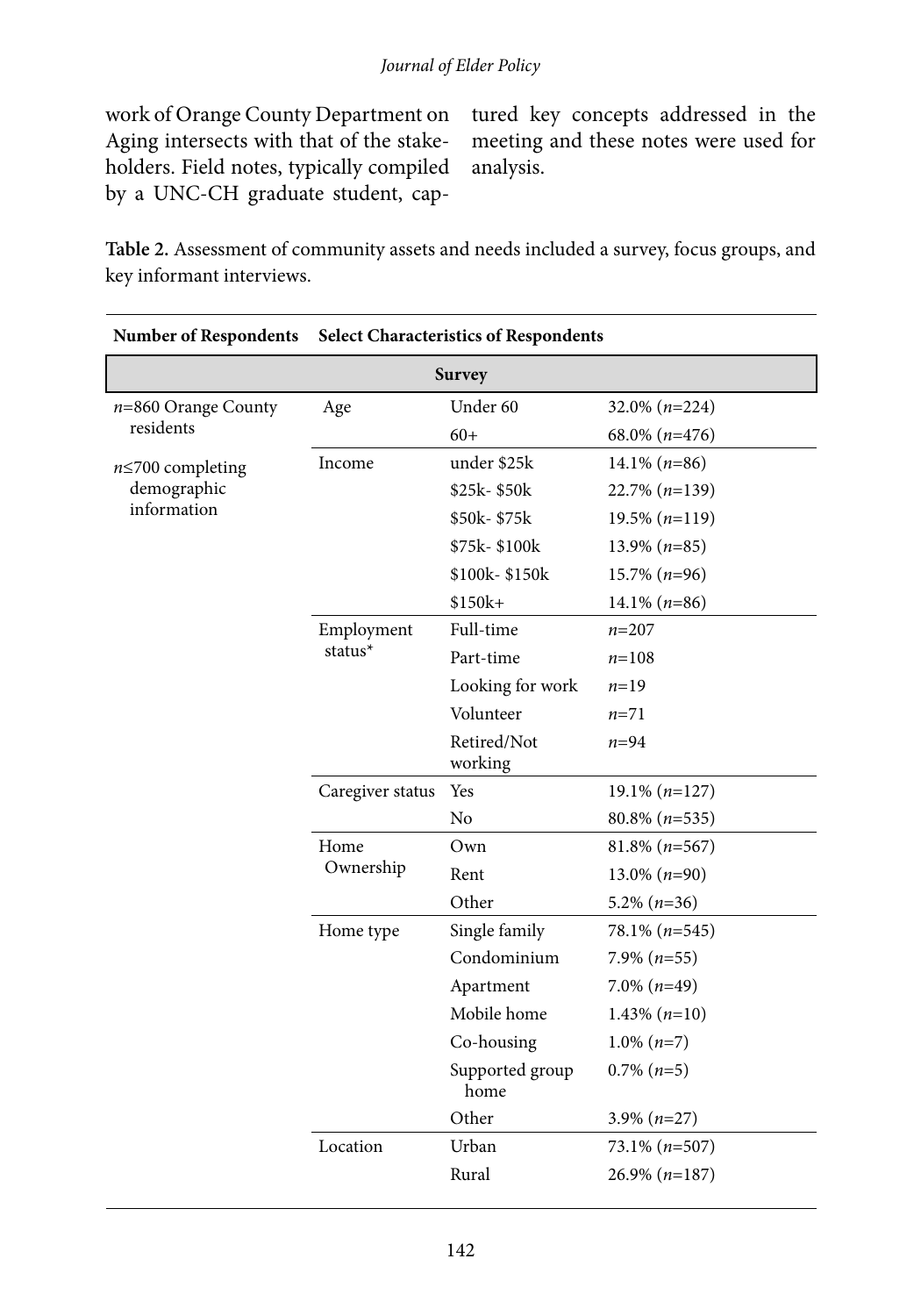| <b>Focus Groups</b>             |                                                  |                                      |  |  |
|---------------------------------|--------------------------------------------------|--------------------------------------|--|--|
| $n=13$                          | Language<br>each focus<br>group was<br>conducted | Mandarin $(n=1)$                     |  |  |
| 63 total participants           |                                                  | Spanish $(n=1)$                      |  |  |
|                                 |                                                  | English $(n=11)$                     |  |  |
|                                 | Location for                                     | Urban $(n=8)$                        |  |  |
|                                 | each focus<br>group                              | Rural $(n=5)$                        |  |  |
| <b>Key Informant Interviews</b> |                                                  |                                      |  |  |
| $n=26$ interviews               | Organizations<br>represented                     | Town government $(n=3)$              |  |  |
| 1-3 individuals in each         |                                                  | County government $(n=3)$            |  |  |
| interview, for a total of       |                                                  | Regional government $(n=1)$          |  |  |
| 34 key informants               |                                                  | Public service organizations $(n=7)$ |  |  |
|                                 |                                                  | Older adult advocacy group $(n=2)$   |  |  |
|                                 |                                                  | Health care organizations $(n=4)$    |  |  |
|                                 |                                                  | Faith organization $(n=1)$           |  |  |
|                                 |                                                  | Academic organizations $(n=2)$       |  |  |

\* Employment status question was select all that apply, percentages are not reported

#### *Community Listening Sessions*

Findings from the community assessment were presented in two community listening sessions for member checking and to prioritize findings based on greatest needs. Over 100 community members and stakeholders participated in two community listening sessions, one in an urban area and one in a rural area of the county. Listening sessions were held to answer the following questions about the community assessment findings: (1) Did we get it right? (2) What is missing? and (3) What do you think the biggest priority is within each domain for Orange County residents? Listening sessions provided community members with an overview of the history of previous MAPs in the county, introduced the WHO's age-friendly framework, and described how the community assessment was conducted and analyzed. Community members then broke into small groups where they were presented with community assessment findings, by domain. Each small group had a facilitator and scribe who were provided a facilitation guide and a structured template for taking notes. The community assessment results were presented on a storyboard and reviewed alongside the WHO Age-Friendly Communities Checklist. Following each 5-minute presentation, group members discussed what they thought was missing from the assessment findings and which issues they believed should be a top priority to address in the 2017-2022 MAP. After each 5-minute presentation, participants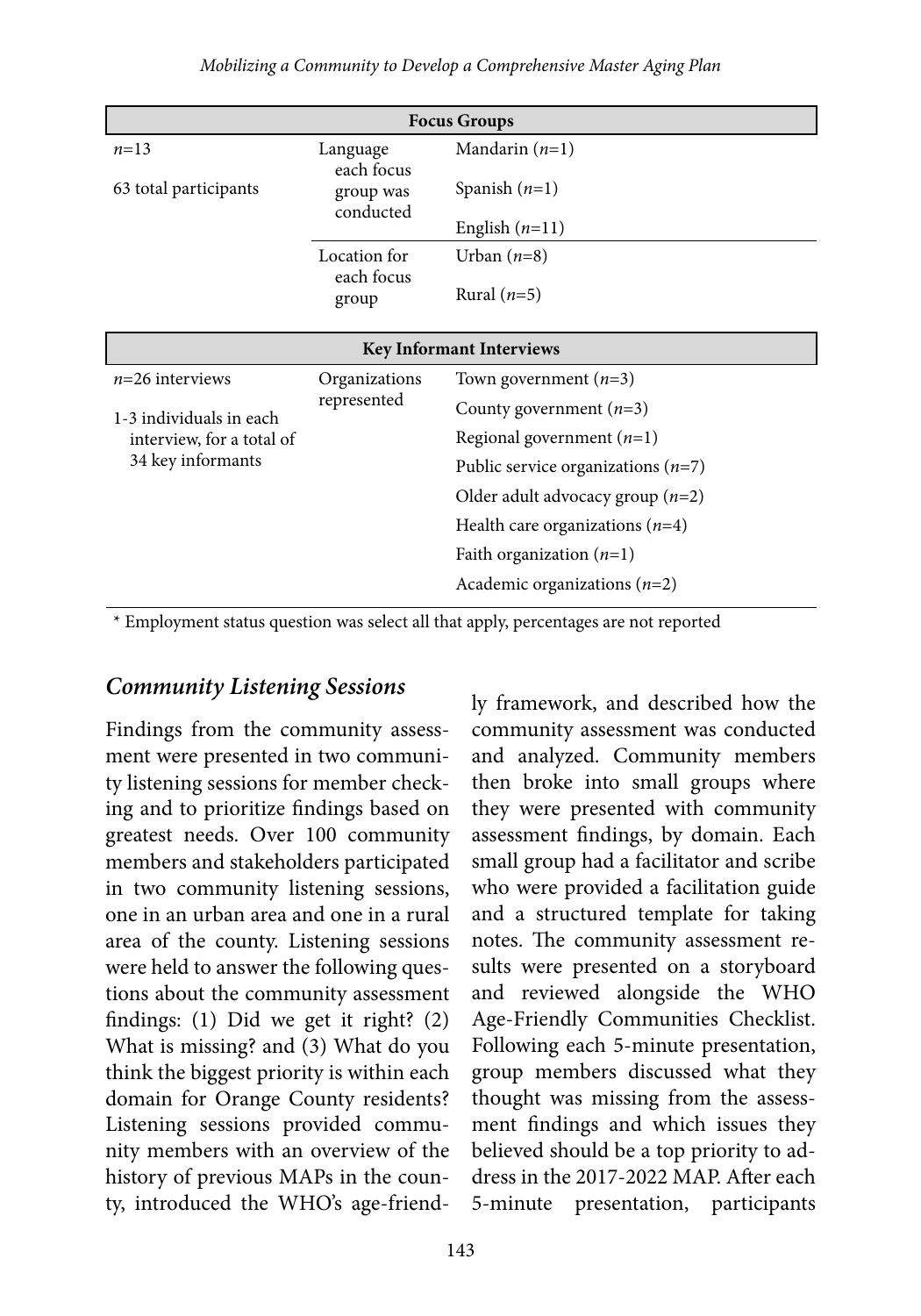were asked to independently identify the three most important issues. Scribes summarized the main discussion points and reported these notes back to the MAP Leadership Committee.

#### *Data Analysis*

Field notes from the focus groups and key informant interviews, along with responses to the open-ended survey questions were hand sorted using Excel and Word into each of the eight domains of the age-friendly framework. Sorted data were reviewed by at least two additional members of the MAP Leadership Committee until consensus was reached. Comments within each domain were summarized to capture the breadth of ideas for community improvement and general concerns about aging. Quantitative survey data were analyzed to identify (1) aging issues respondents were most worried about personally and (2) which aging issues and services respondents thought Orange County most needed to improve in the community. Responses were also summarized by demographic (i.e., age, rurality, income) to identify differences in responses based on these criteria. Findings from the community listening session were used to amend and prioritize the community assessment findings, which would support the planning phase of the MAP process.

## **Phase 1 Findings: Assessment of Community Assets and Needs**

**Tindings from the assessment of** community assets and needs was based on responses from a broadly distributed survey (*n*=860), focus groups (*n*=13 focus groups, *n*=63 total participants), and key informant interviews (*n*=34 individuals representing 26 agencies, Table 2). Characteristics of respondents are shown in Table 2. Findings from the community assessment represent community needs and assets identified and prioritized by community members. We present an overview of these findings below and have organized findings by the domains of the age-friendly framework.

#### *Outdoor Spaces and Buildings*

Safety and walkability of communities were primary concerns. Respondents recommended improvements and expansion of existing sidewalk infrastructure, adjustments to pedestrian crosswalks to provide additional time to cross, and creation of pedestrian priority zones with limited or no automobile traffic in central areas of the city. Increased use of existing community resources, like senior centers, community centers, and churches, was also recommended to provide additional senior programs at more convenient locations, particularly for residents in rural communities. Recommendations for additional community resources included creating outdoor gathering spaces, community gardens, and a new community pool.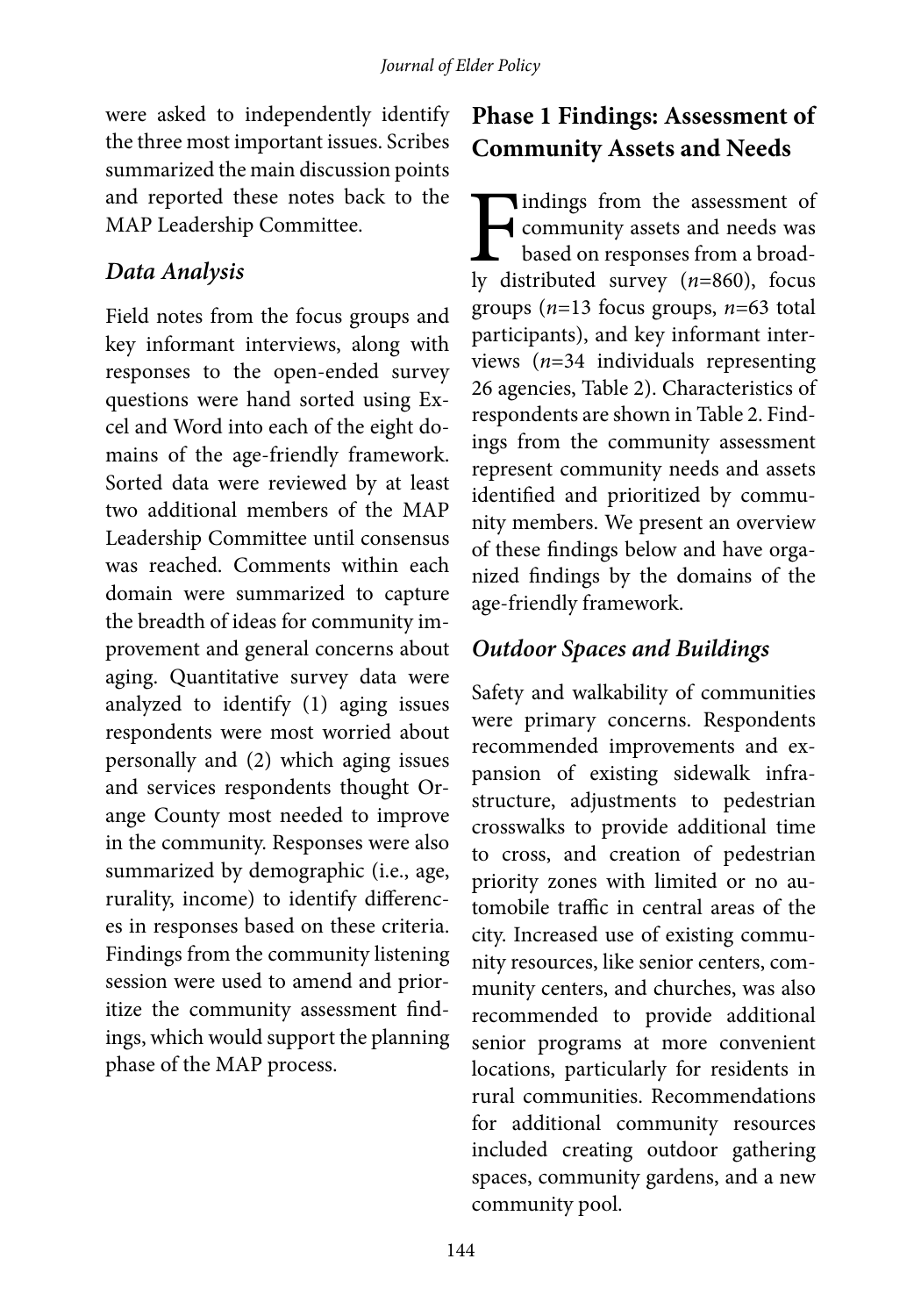#### *Transportation*

Transportation was a major area of concern expressed by the community. The most pressing concerns from community members were centered on three key areas: (1) general infrastructure improvements, (2) transportation access for rural residents, and (3) transportation access for those with limited physical mobility. To improve the transportation infrastructure, respondents recommended an increase in frequency of routes and longer hours of operation to allow seniors to participate in evening events at senior centers. Respondents indicated the current transportation system did not provide enough direct routes connecting seniors with resources like groceries, health care, and community activities. Medical transportation was identified as an asset, but community members desired more flexibility so other needs could be met at the same time (e.g., bathroom breaks, additional stops at grocery stores). Respondents described transportation options in the rural area of Orange County as having limited access to community resources like food, health care, libraries, and community centers. Additionally, rural residents stated transportation to and from senior or community centers took too much time, thus limiting the time to participate in programming. Finally, for individuals with limited mobility, buses were a less than optimal transportation solution and door-todoor service was preferred. However, respondents stated the cost of door-todoor options was prohibitive.

#### *Housing*

Housing was another major concern across the community and was seen as particularly challenging due to the wide range of desired housing models, affordability of housing, and lack of policies requiring livable design features in new construction. Respondents stated the available housing stock in Orange County did not match with their desired housing models; for example, homes with accessory dwelling units, homes less than 1,500 square feet, and single-story homes. Some respondents stated they wanted to live in urban walkable neighborhoods. However, they noted their incomes were not always enough to make these locations affordable. Additional financial challenges identified included gentrification, rising rents, and increased property taxes. Being able to maintain their home and/or yard was the second greatest concern, with 42.6% of older adult respondents stating they worry about this at least monthly. In addition to routine up-keep of homes, accessibility, and the paucity of people and policies to perform home modifications and repairs were noted as concerns. Particularly, respondents identified eligibility barriers, wait times, and complicated navigation of service delivery processes as challenges. Respondents suggested incorporating livable design into new construction and increasing access to home modifications and repairs for existing homes, particularly rentals, to enable individuals to remain in their homes as their needs change.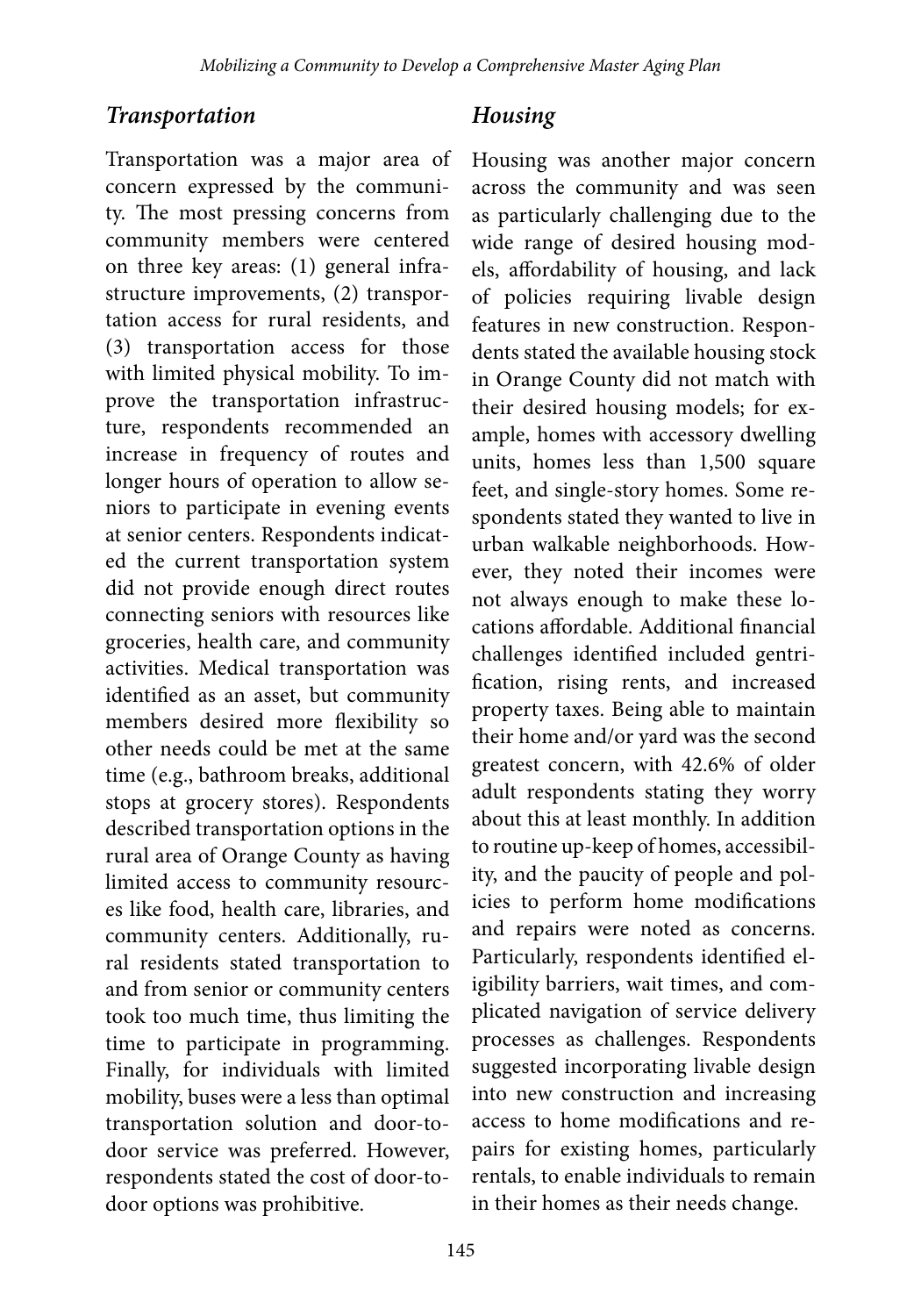## *Social Participation*

Social isolation, loneliness, and depression were concerns for many in Orange County, and 24.8% of older adults stated they worry at least monthly about becoming socially isolated. Respondents indicated social participation was directly related to transportation difficulties, since access to adequate, frequent, and efficient transportation is necessary for many to participate in events. Respondents desired changes to community programming and supports to make them more convenient, like offering these programs at more locations across the community closer to their home (e.g., churches, gyms, or dance halls) as opposed to a central location. Participation in evening events, like cultural events in the community, was a barrier for some as evening transportation options were more limited and some did not like driving after dark. Respondents recommended providing additional educational opportunities like senior specific classes taught by retired professors and language classes. Feedback on Senior Center programming indicated respondents wanted more day trips and more night programming to accommodate the schedules of seniors who had not yet retired and could not attend programming during the day.

### *Respect and Social Inclusion*

Respondents indicated a desire for more intergenerational programs and social opportunities. Specific ideas included intergenerational gatherings where knowledge and advice can be passed between the generations, adopta-grandchild/grandparent programs, and multigenerational housing. Seniors expressed a desire to volunteer in school programs and provide information about aging, health, and life skills. Interest in sharing knowledge with young adults in the community on topics like estate planning and retirement savings was also expressed.

## *Civic Participation and Employment*

The specific needs of older adults in the workforce were a major concern for those who want or need to work. For some respondents, employment was not optional, as they did not have enough money saved for retirement. This was reflected in survey results, with 34.6% of older adult respondents stating they worry about running out of money at least monthly. Areas of concern in the employment domain included support for finding employment, fair compensation (i.e., living wage), advocacy to address age discrimination in hiring practices, and HR policies that provide support for caregivers. Respondents wanted more resources like senior specific career counseling, paid internships, and job fairs to help seniors locate employment. Respondents also provided specific recommendations about employment supports for caregivers, including dementia friendly business training for employers, caregiving respite outside of traditional 9-5 working hours, and changes to the Family Medical Leave Act that would support caregivers who were also employed.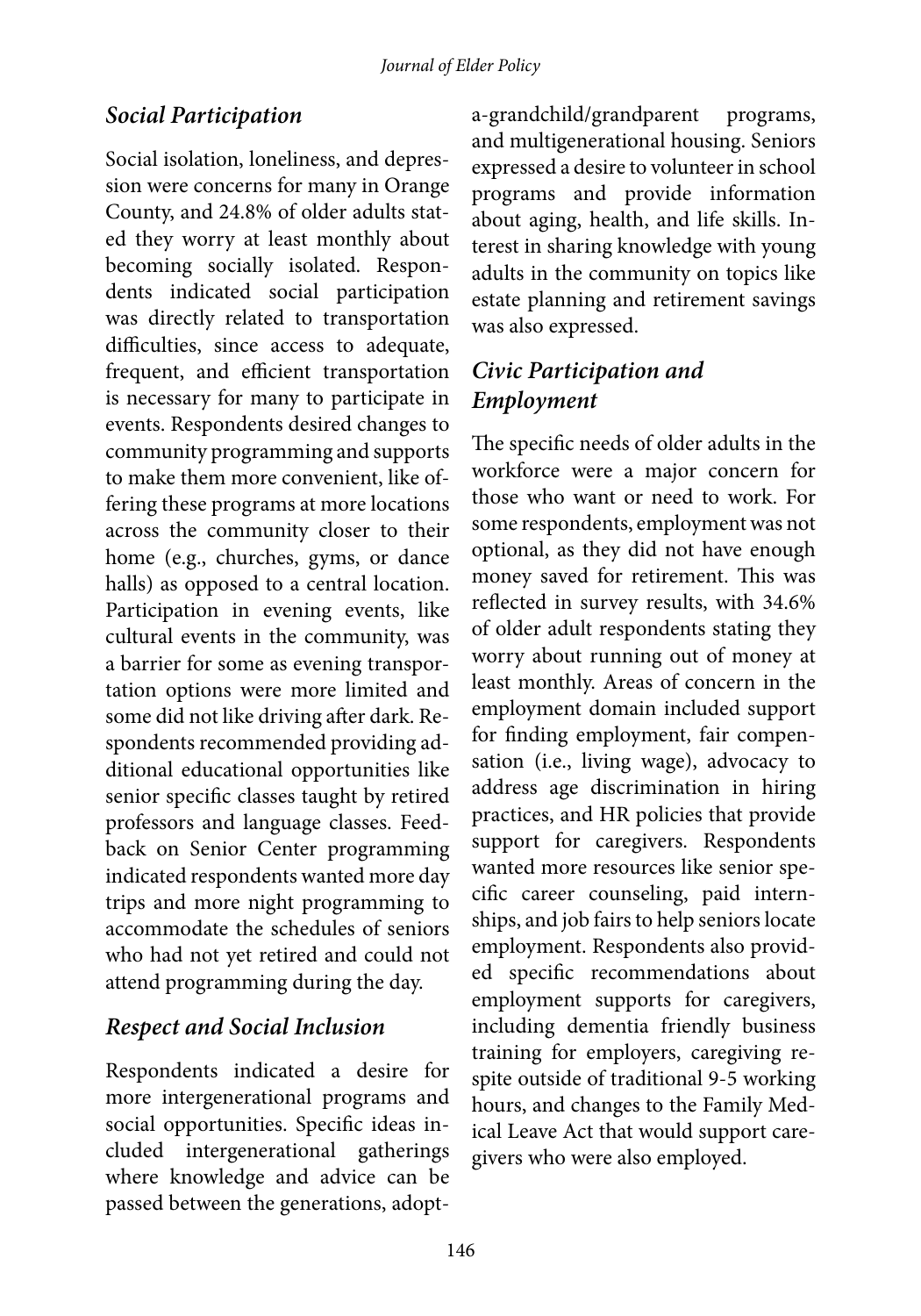#### *Communication and Information*

Survey respondents indicated they did not know about many of the aging services and programs offered in the community and felt information about events was not advertised widely. To improve communication, stakeholders and community members recommended a central location to find out about community resources, services, and programming, including services offered during emergencies; improved dissemination of information to non-English speakers; increased internet access in the rural parts of the county; and in-home training and technical assistance for using computers.

### *Community Support and Health Services*

Community support and health services was a major area of concern. This was reflected in both the survey and qualitative results. Survey respondents indicated the topics that caused the most worry fell within this domain. Out of the ten statements respondents ranked as causing the most worry, seven were from this domain. Concerns voiced in the qualitative data mirrored this and identified several key topics: (1) long-term and mental health care options, (2) care coordination, (3) respite care, and (4) community support. Access to high quality, affordable longterm and in-home care was important to respondents and perceived as lacking in the community. Respondents also wanted to see expanded and improved mental health services available across the community, particularly for individuals with dementia, as well as more dementia friendly spaces within the community. Improvements in care coordination among health care providers as well as between providers and community support services was noted as important for respondents to manage their health. Respondents recommended expansion of respite care to provide additional options outside of standard business hours, allow for more flexible scheduling, and provide more affordable options.

Respondents also wanted to see improvements to community support services to support health care access and decision-making (e.g., providing community health care advocates for single older adults living in the community, volunteers to attend medical appointments when an additional support person is required to be there during the appointment). Suggestions for improvements to community support services included identifying central points of contact community members can turn to with needs, a community helpline for general concerns, organization of neighborhood point people to organize community responses and access to resources in emergencies or disasters. Finally, respondents indicated a need for additional community support services to improve access to healthy foods in rural areas and to identify people to help with routine home maintenance (e.g., changing a light bulb, replacing batteries in smoke detectors).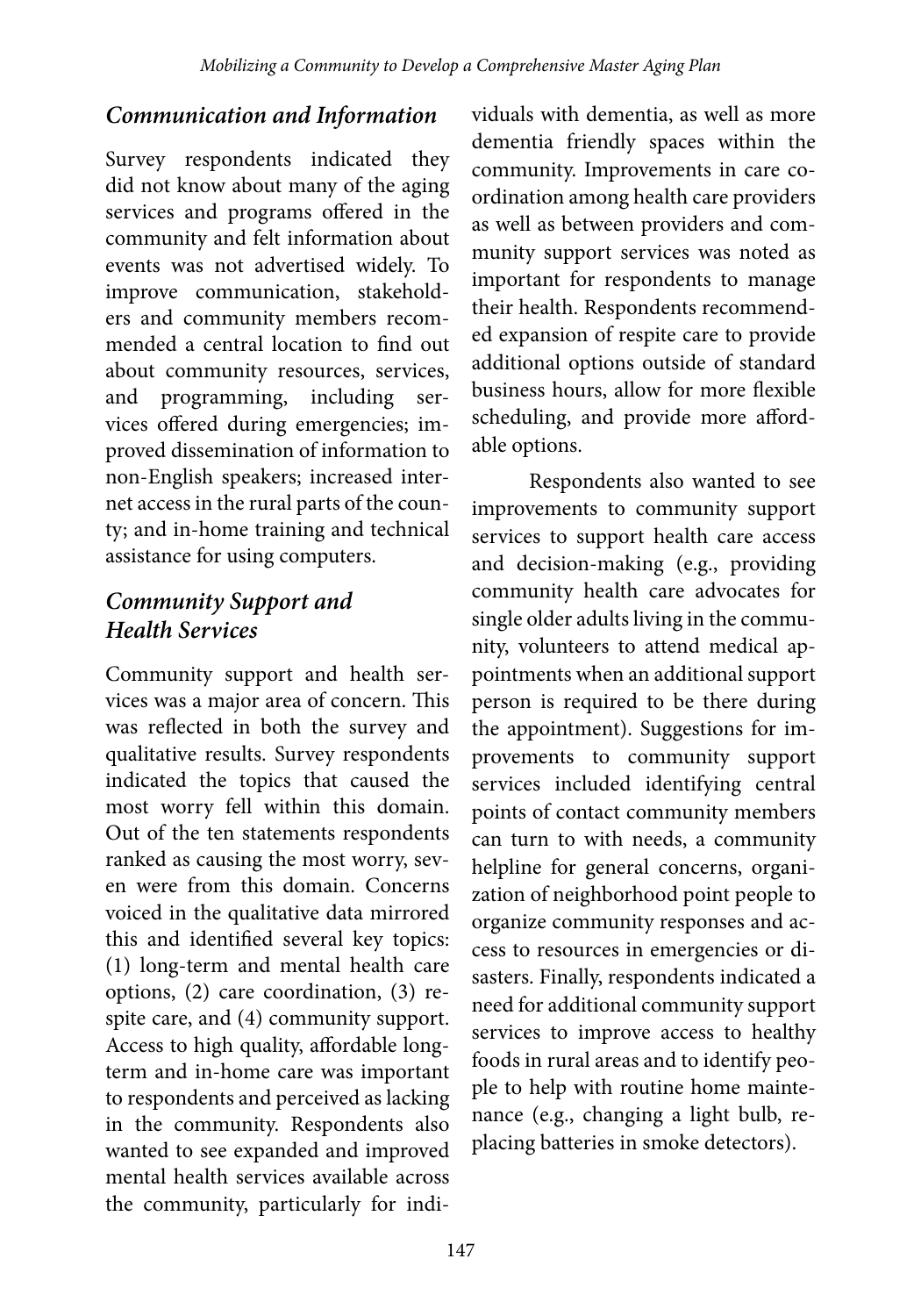#### **Phase II: Planning**

MAP Planning Workgroups domains. Workgroups membership were established for each of the eight age-friendly ranged from 20-30 individuals and included (1) "top down" experts such as stakeholders from organizations that provide relevant services and resources, (2) "bottom up" experts such as older adult community members and at least one representative from the Advisory Board on Aging, and (3) at least one facilitator from the MAP Leadership Committee. Further support was provided to each workgroup by UNC-CH public health students.

To develop the draft MAP, workgroups followed a standardized five-meeting sequence (Table 3). The initial workgroup session focused on providing information about the community assessment and understanding relevant programs and services currently available in the community. Subsequent meetings systematically built upon this information to develop solutions with defined objectives, strategies, and indicators of success as well as identifying partners who will be responsible for implementing these solutions. To share information and encourage a collaborative writing process between community members and stakeholders, planning meetings included a mix of approaches such as presentations, small group discussions and activities, and homework assignments. The final output from each workgroup was an overarching goal for each domain with a concise list of objectives for making Orange County more age-friendly, strategies for achieving the objectives, indicators of success, and names of organizations that were primarily responsible for implementation. These objectives, strategies, indicators, and designation of responsible organizations made up the MAP draft document (Figure 2).

Once the draft MAP document was complete, it was presented to community members, stakeholders, the MAP Steering Committee, and the Advisory Board on Aging for feedback. Community members were invited to provide input through seven public forums held across the county as well as a four-week open comment period during which the draft document was posted online for review and feedback. Comments and suggestions received from community members and stakeholders were incorporated to create the final 2017-2022 MAP document. The final 2017-2022 MAP document was compiled and edited by leaders from the Department on Aging with support from a multi-disciplinary team of UNC-CH students. This document was presented to the Orange County Board of County Commissioners, who unanimously accepted the 2017-2022 Orange County MAP (Blomberg et al., 2017).

### **Phase III: Implementation**

Key structures supporting implementation of the MAP included the creation of MAP Implementation Workgroups, developing stanmentation of the MAP included the creation of MAP Implemen-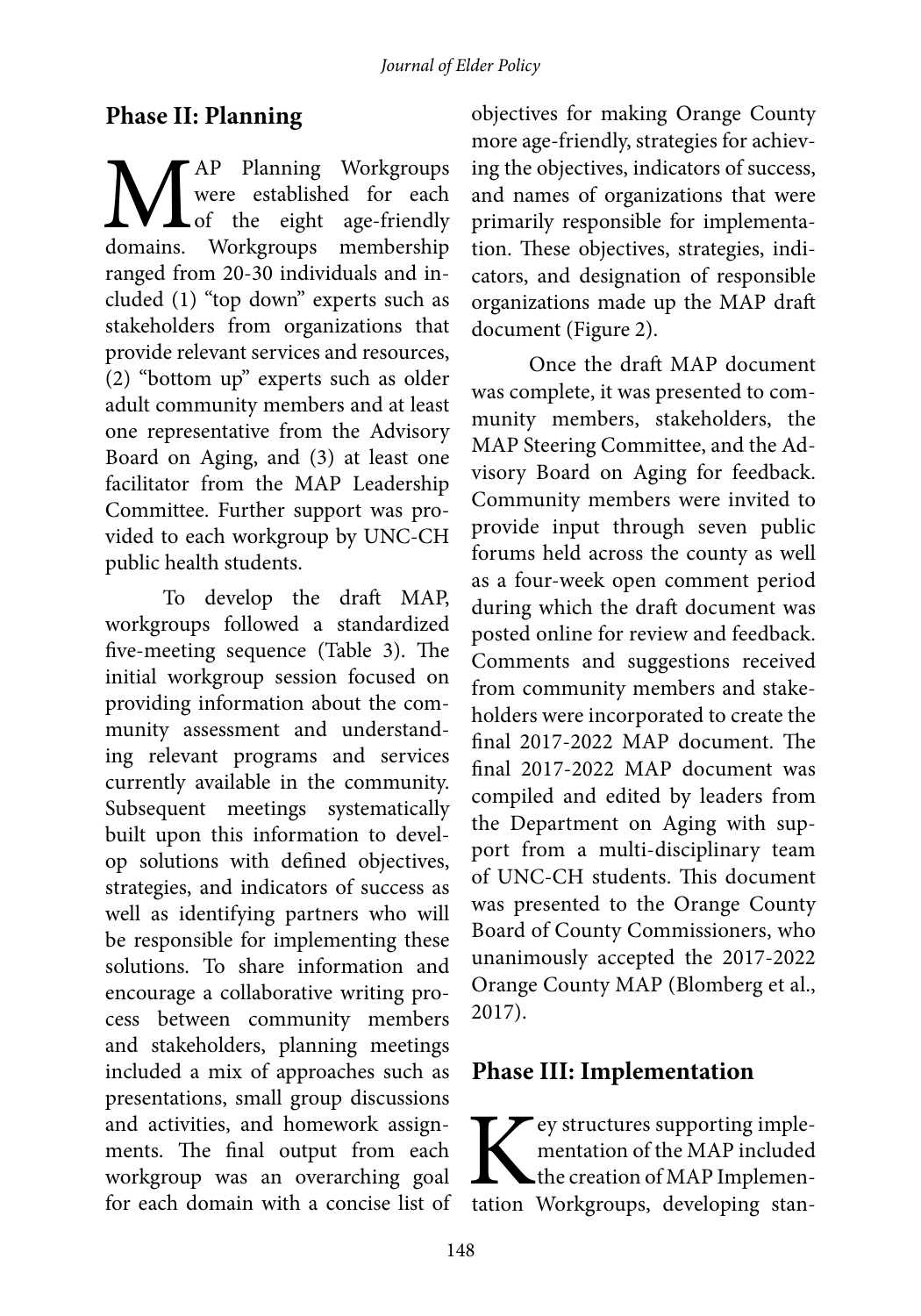| <b>Meeting number</b>                                             | Goal of meeting                                                                 | <b>Meeting activities</b>                                                                                                                                                                                    | <b>Meeting outcomes</b>                                                                                                                                                           |
|-------------------------------------------------------------------|---------------------------------------------------------------------------------|--------------------------------------------------------------------------------------------------------------------------------------------------------------------------------------------------------------|-----------------------------------------------------------------------------------------------------------------------------------------------------------------------------------|
| <b>Meeting 1. Where</b><br>We've Been and<br>Where We're<br>Going | Listening and<br>brainstorming                                                  | • Orientation to MAP<br>workgroup process<br>• Review MAP<br>Assessment findings                                                                                                                             | • Initial list of<br>available programs<br>and services in<br>Orange County<br>• Recommendations<br>for expanding,<br>improving, or<br>protecting programs<br>and services        |
| Meeting 2. Barriers<br>and Facilitators<br>to Success             | Lay the groundwork<br>for informed<br>solution<br>recommendations               | • Review<br>recommendations<br>from prior meeting<br>• Identify possible<br>barriers to expansion,<br>improvement,<br>protection, and<br>implementation of<br>recommendations                                | • Robust list of<br>programs and<br>services available in<br>Orange County<br>• Suggestions for<br>possible solutions to<br>identified barriers<br>(Problems/Solutions)<br>table) |
| Meeting 3.<br>Focusing on<br>Solutions                            | Capture all proposed<br>solutions and<br>add any missing<br>information         | • Review and update<br>draft of Problems/<br>Solutions table<br>(compiled by UNC-<br>CH student)                                                                                                             | • Finalize Problems/<br>Solutions table                                                                                                                                           |
| Meeting 4. Drilling<br>Down to<br>Objectives                      | Edit and evaluate<br>draft Objectives &<br>Strategies with a<br>fine-tooth comb | • Draft list of<br>Objectives &<br>Strategies (compiled<br>by UNC-CH student)<br>• Following the<br>meeting, workgroup<br>members individually<br>prioritized each<br>objective and<br>associated strategies | • Final list of<br>Objectives &<br>Strategies that<br>were feasible in the<br>short to medium<br>term, and phrased<br>appropriately                                               |
| Meeting 5.<br>Finalizing<br>Objectives and<br>Strategies          | Finalize Objectives &<br>Strategies                                             | • Review results of<br>Prioritization Survey<br>• Revision of Objectives<br>& Strategies                                                                                                                     | $\bullet$ Final draft of<br>Objectives &<br>Strategies to send<br>to MAP Leadership<br>Committee                                                                                  |

**Table 3.** Overview of the MAP workgroup process for development of the 2017- 2022 MAP

dard processes for workgroups to follow, and appointing workgroup leaders for each domain. Workgroup leaders were responsible for *facilitating collaboration* and *sustaining momentum* to ensure MAP goals and objectives were met. To do this, workgroup lead-

ers held quarterly workgroup meetings that served to track progress towards MAP goals, provided opportunities for collaborative planning to reach MAP goals, and allowed workgroup members to support and provide technical assistance to one another. In addition to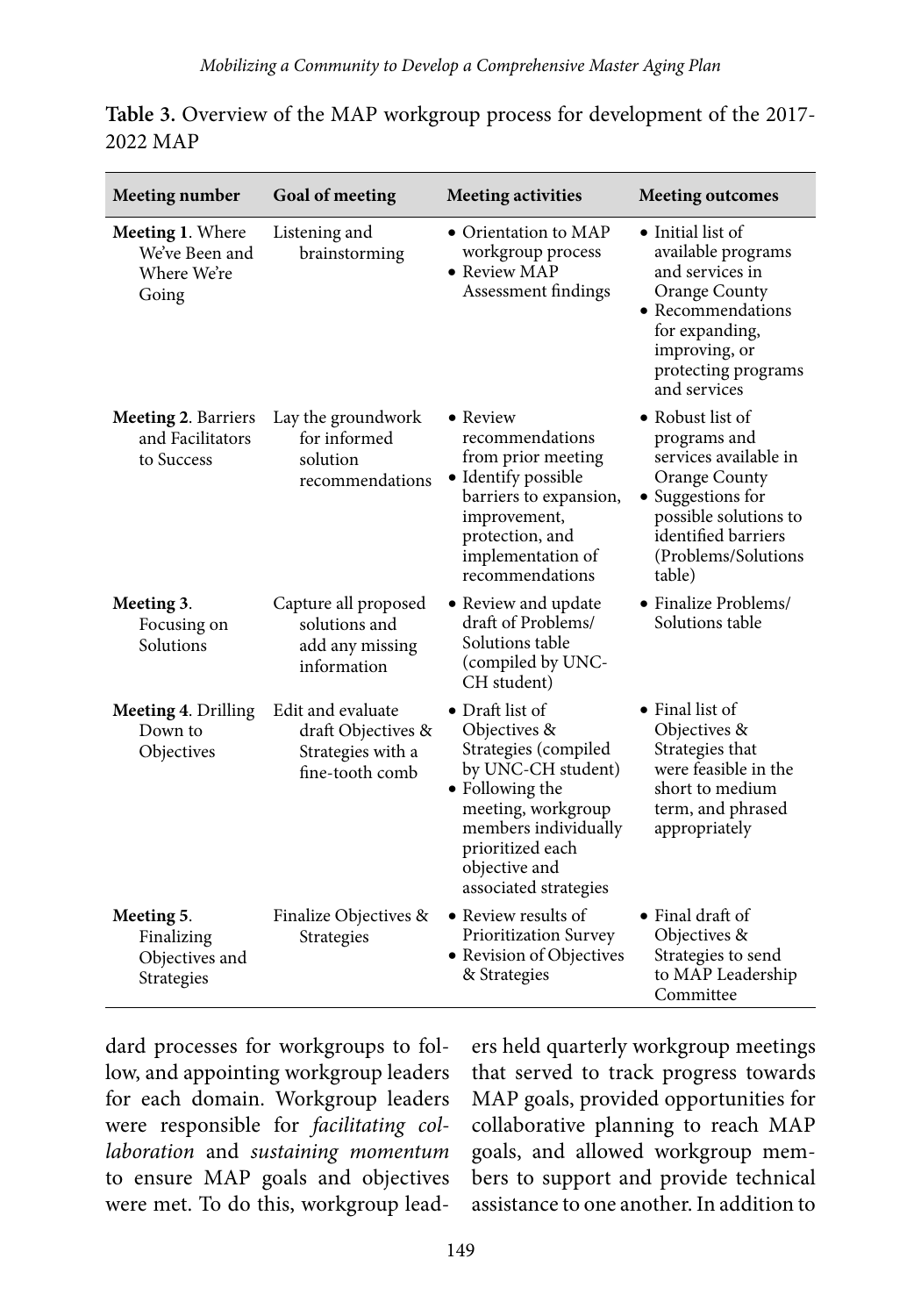#### **Domain: Social Participation**

MAP Goal 4: Promote diverse and accessible opportunities for participation and engagement of older adults.

Objective 4.1: Expand opportunities for educational, intergenerational, and cultural programming.

Strategy 4.1.1: Ensure that programming is accessible, sensitive, and inclusive to people based on a broad variety of needs and abilities

#### **Indicators:**

4.1.1a. Assistive technologies (e.g., listening devices, large text or audio, mobility assistance, etc.) are made available for people who need it.

4.1.1b. Programming is made available in multiple languages, in partnership with community groups.

4.1.1c. Consultation is sought out from organizations like North Carolina Assistive Technologies, North Carolina Division of Deaf and Hard of Hearing, North Carolina Division of Services for the Blind, and Club Nova.

4.1.1d. Programming is attended by older adults from diverse populations (e.g., minority, LGBTQ, refugee, faith communities, and people with physical, mental, cognitive, and/or intellectual disabilities).

Strategy 4.1.2: Expand space availability for social/educational programming to meet anticipated growth of older adult population.

#### **Indicators:**

4.1.2a. Senior centers are expanded to include more space for recreational activities, kitchen/cooking space, theater space, common space that encourages groups to intermingle, health services space, exercise rooms, and storage space.

4.1.2b. Additional programming for older adults is made available within the senior centers and in other settings.

4.1.2c. More people participate at the senior centers.

4.1.2d. Senior centers have more staff, resources, and materials to handle increased programming and space.

*Figure 2.* An excerpt of the final MAP showing the organization of this document, including overall goal of the domain, objectives, strategies, and indicators.

facilitating quarterly workgroup meetings, MAP workgroup leaders met as a team to support each other and plan for providing regular updates on the MAP process with stakeholders (e.g., MAP Steering Committee, Orange County Board of County Commissioners, and Advisory Board on Aging).

Seven workgroups, developed based on the age-friendly domains, were formed to guide and track implementation of the 2017-2022 MAP. The domains of "social participation" and "respect and social inclusion" were combined because of overlap in stakeholders, the "housing" domain was divided into two sub-workgroups (one focused on home repair and modifications, and one focused on affordable housing priorities), and the domain "communication and information" was considered a cross-cutting theme and became the responsibility of all workgroups to explicitly address; the Communications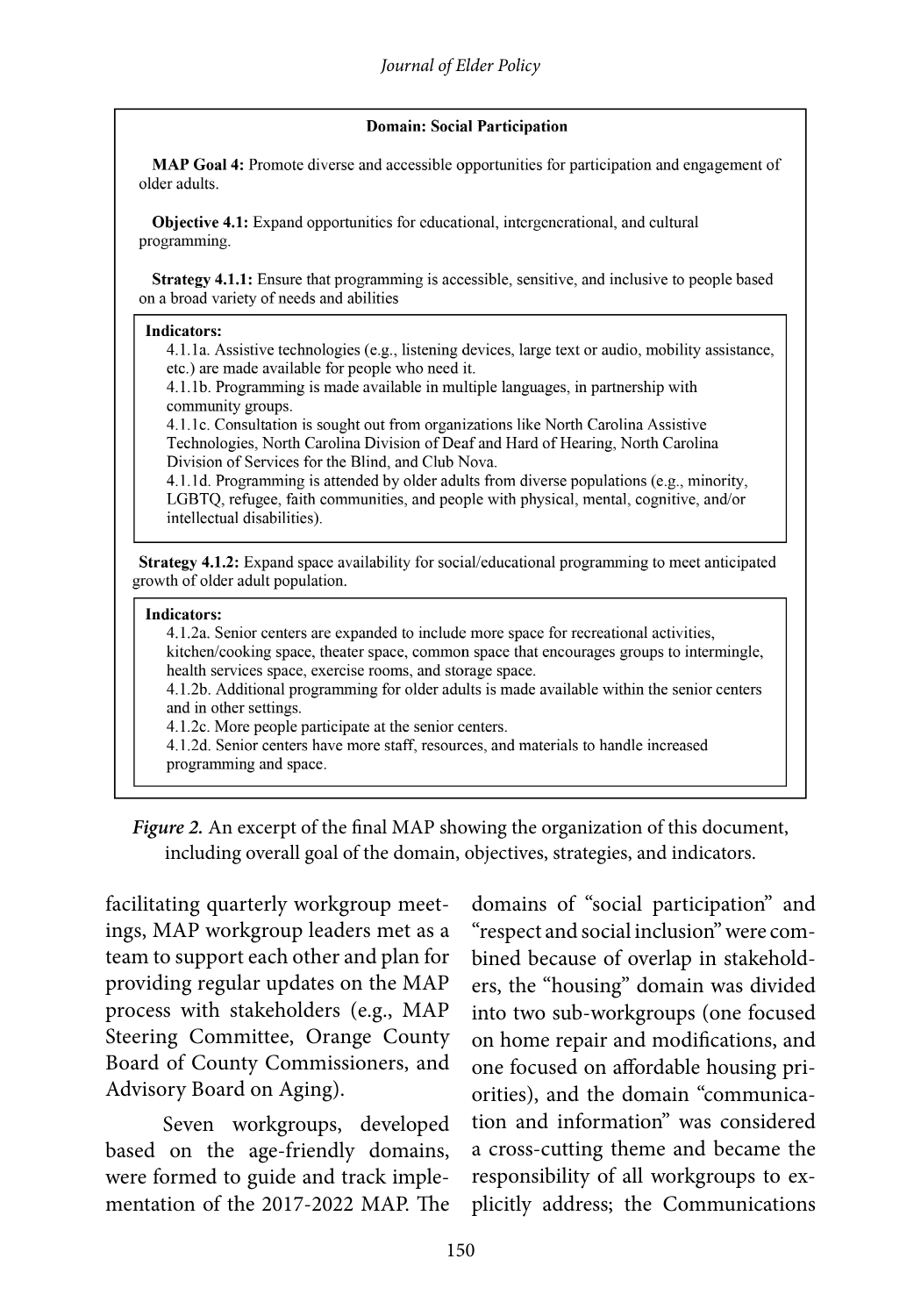Manager at the Department on Aging served as the point person for this information. Workgroups were led by staff from the Department on Aging and consultants from UNC-CH's Partnerships in Aging Program.

## *Facilitating Collaboration*

Workgroups met at least quarterly for ninety minutes. The goals of these meetings were to engage in projects and activities to reach MAP objectives, identify progress made on MAP goals, and to share information that facilitated collaboration across community organizations. In these meetings, workgroup members discussed MAP-related work conducted by their agency in the previous quarter, created collaborative plans to meet MAP objectives, learned something new relative to their age-friendly domain, and provided support to other community organizations. Community members helped ground discussions in everyday experiences, offered feedback on ideas, and identified issues important for further advocacy work. As a result, new partnerships and initiatives were forged between organizations that came together because of the MAP.

## *One Example of New Cross-Agency Partnerships Resulting from the MAP*

Cross-agency partnerships forged during implementation of the 2017-2022 MAP had a major effect on the community. One example of partnership formation occurred through the launch of Orange County's Home Preservation Coalition, composed of a group of

stakeholders from the MAP home repair and modification sub-workgroup. This strategic MAP priority resulted directly from the community assessment findings of older adult concerns around home maintenance and difficulty finding and navigating help available in the community. Community member experience, highlighted by community outreach organizations, drove local agencies' identification of this strategic need and solution.

As part of the process, each partner organization described their scope of work, including services provided, policies, and population served, and eligibility criteria to facilitate identification of gaps and overlaps in service provision. As a result, members could (1) identify types of home repair cases best suited for their organization and (2) become more aware of services offered by others in the group. Organizations recognized that continued communication, collaboration, and data collection around homeowner needs and projects across the county would be beneficial. The group decided to shift to an ongoing coalition model and formed the Orange County Home Preservation Coalition led by the MAP Housing sub-workgroup leader, a community occupational therapist with the Orange County Department on Aging and UNC-CH's Division of Occupational Science and Occupational Therapy (Lavalley, 2020). Key goals of the coalition were to decrease redundancy and increase efficiency in the provision of home repair and modification services to older adult residents. While the Coalition was not built exclusively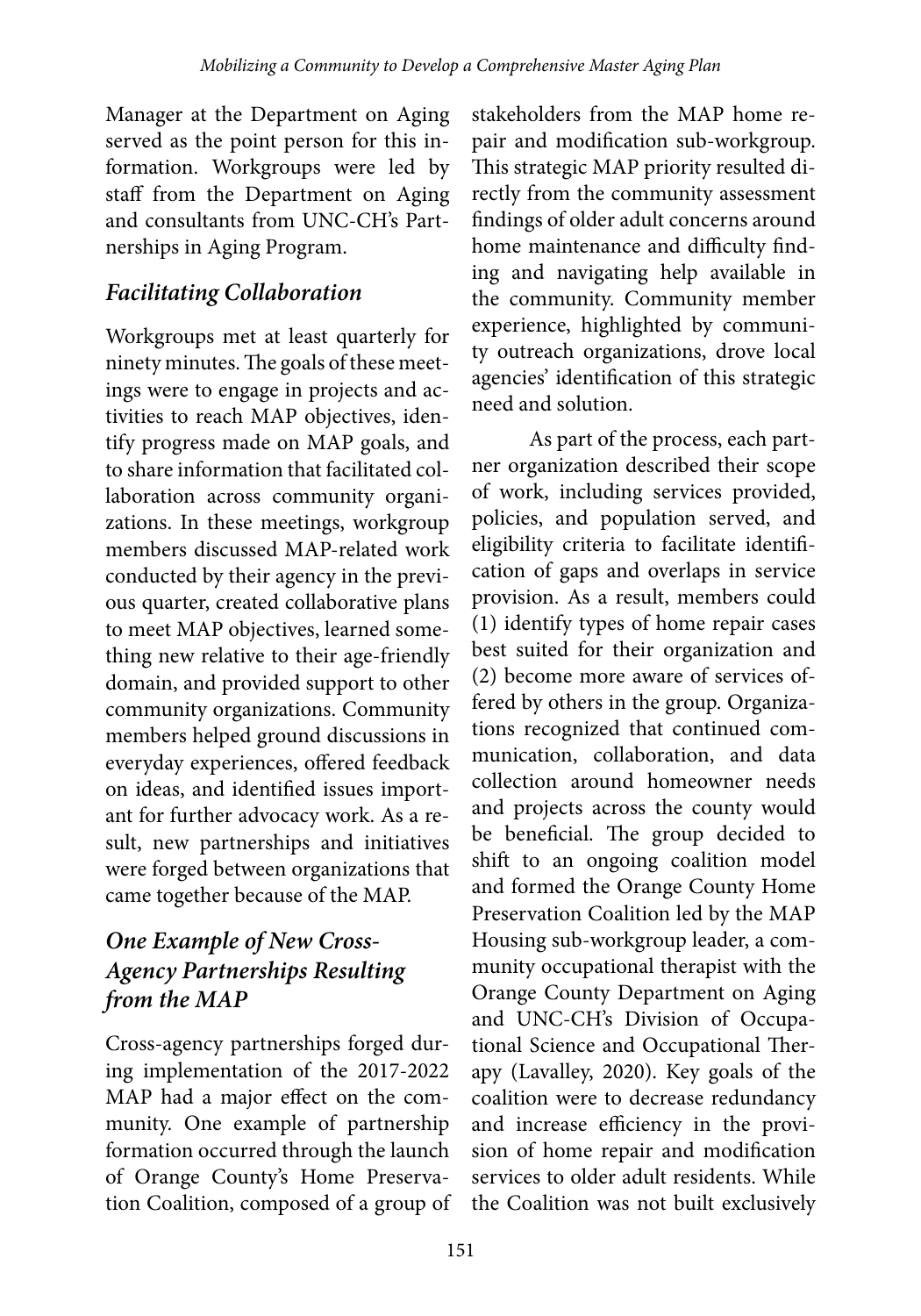to serve older adults, more than 80% of those served were over 60.

In addition to formally sharing information about home modification and repair projects and cases, the coalition sought funds to support their work through development of a database to track home preservation efforts in the county. The coalition received a capacity building grant from the Southeastern Energy Efficiency Alliance, enabling development of a database and other collaborative tools that facilitated referrals across organizations and connected clients to organizations that were most suited to meet their needs. In addition, these tools allowed the coalition to create the first and only aggregated data set related to home repair and modification services and homeowner outcomes across Orange County. This data is regularly used to inform policy development, support program development, and enable grant opportunities that facilitate access and affordability of home improvements for low-income residents of Orange County, with particular attention to older adults. Throughout, the coalition's structure and process facilitated inter-organizational partnerships that provided cost-effective, strategic, and comprehensive home improvement while supporting satisfactory wait times, safety, and home repair education for homeowners (Cooper, 2021).

#### *Sustaining momentum*

The MAP Leadership Committee met quarterly to discuss challenges and successes in each workgroup and support one another to overcome challenges.

Topics for support included providing ideas about how to facilitate large meetings, strategies for tracking the work of multiple partners, and ideas for connecting with additional partners, to name a few. The MAP Leadership Committee was also responsible for making formal presentations at the bi-annual MAP Steering Committee Meetings, Orange County Board of County Commissioners meetings, and monthly Advisory Board on Aging meetings.

#### **Phase IV: Evaluation**

To evaluate implementation of the MAP, Workgroup Leaders completed quarterly matrices, which used narrative summaries to describe progress made on each indicator. A UNC consultant was responsible for constructing the evaluation framework, inputting quarterly data, and writing the evaluation report. In addition to quarterly matrices, a 5-year planning tool was used to track progress on each indicator across each year. This tool was used to provide a snapshot illuminating indicators that had been addressed and those that still required work. Each matrix was publicly available on the Orange County Department on Aging website, and comments and participation from older adults in the community were encouraged through workgroup meetings and within individual programs (Orange County Department on Aging, 2021).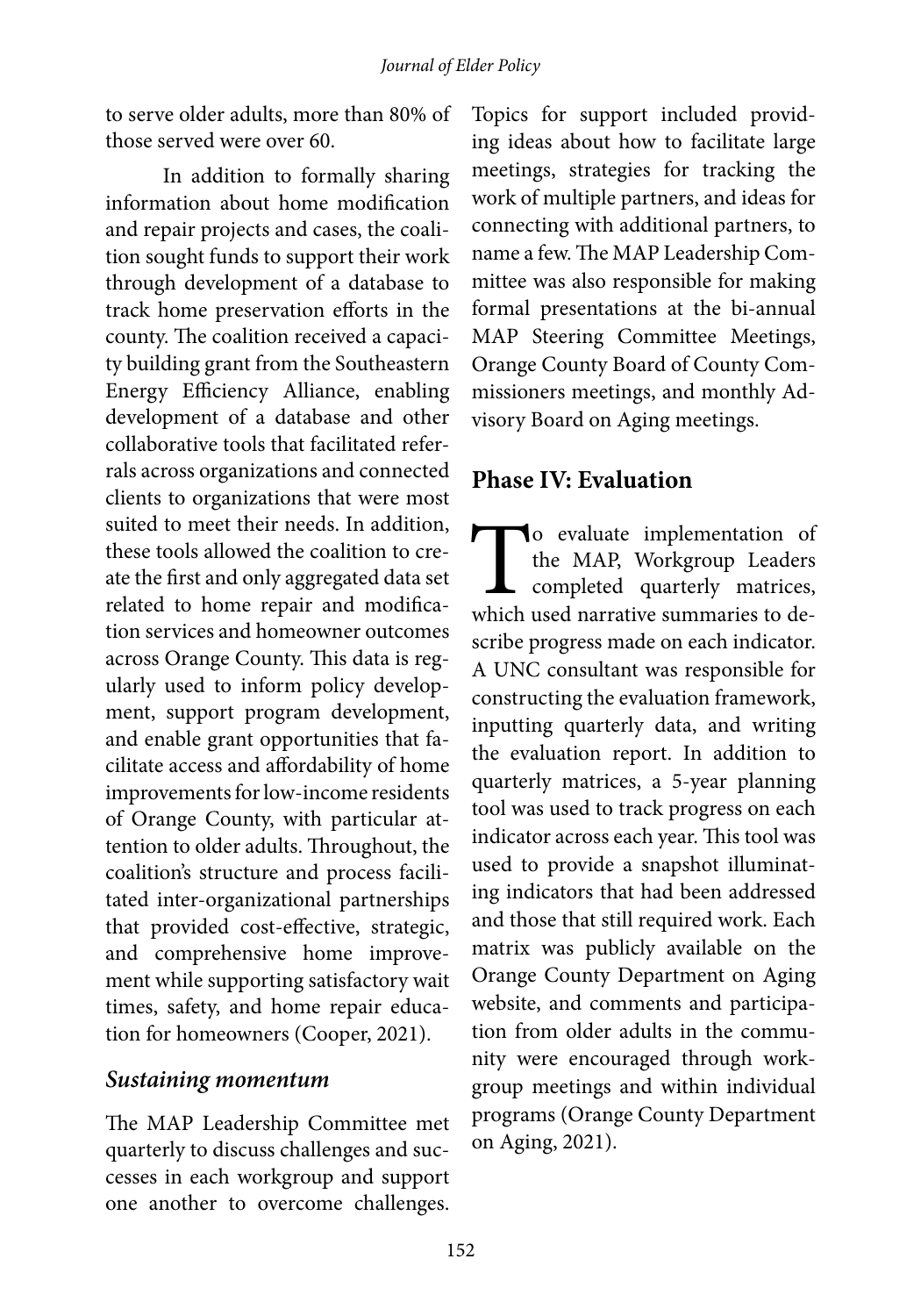#### **Discussion**

This article provides details of<br>how one community engaged<br>older adult community mem-<br>bers and stakeholders to develop a how one community engaged older adult community members and stakeholders to develop a comprehensive MAP, guided by the age-friendly framework. Perspectives of older adult were particularly powerful and ensured MAP plans and activities authentically represented their ideas and needs throughout all MAP phases (i.e., assessment, planning, implementation, and evaluation). Public, private, and non-profit community organizations also supported MAP phases, and these community partnerships helped achieve MAP goals and streamlined workflow across organizations. Engagement of diverse community members and multisector stakeholders throughout all phases of age-friendly community planning is a challenge (WHO, 2018). Orange County's experience developing the 2017-2022 MAP can serve as an example for other communities seeking to engage older adults in development of their own comprehensive MAP.

In a review of the literature on age-friendly initiatives, there is consensus that age-friendly community planning should include bottom-up approaches, where the experiences of older adults are included and valued in the planning process (Lui et al., 2009). Further, engagement of older adult community members is a key driver for the development and implementation of age-friendly practices within communities (Greenfield & Reyes, 2020). Older adults enhance age-friendly community planning processes as they

bring a valuable familiarity of the community to the MAP process (Buffel, 2019). Additionally, older adults can directly benefit from engagement with the MAP, as participation may provide them with a productive outlet as they engage in efforts to make their community more age friendly (Buffel, 2019). In the case of Orange County, NC, it was important to the MAP Leadership Committee that older adults were involved at all stages, not only identifying community needs, but also developing and implementing solutions. Engagement of older adults provided important momentum for developing and setting the 2017-2022 MAP goals, and lead to continued involvement from these individuals during subsequent phases to develop and implement solutions to meet MAP goals.

The MAP Leadership Committee was also intentional in their efforts to gain input from older adults who come from diverse racial and socio-economic backgrounds. Involving diverse community members, including individuals who have historically been marginalized within the community based on race, ethnicity, age, or ability, is important to understand the full scope of community needs and assets (Greenfield et al., 2022). We sought to reach diverse community members through multimodal assessment (survey, focus groups, interviews, and listening sessions) conducted in multiple languages and locations across the county, and engaging community members of all ages. While this level of intentionality is more resource-intensive, broad community engagement centers the perspectives of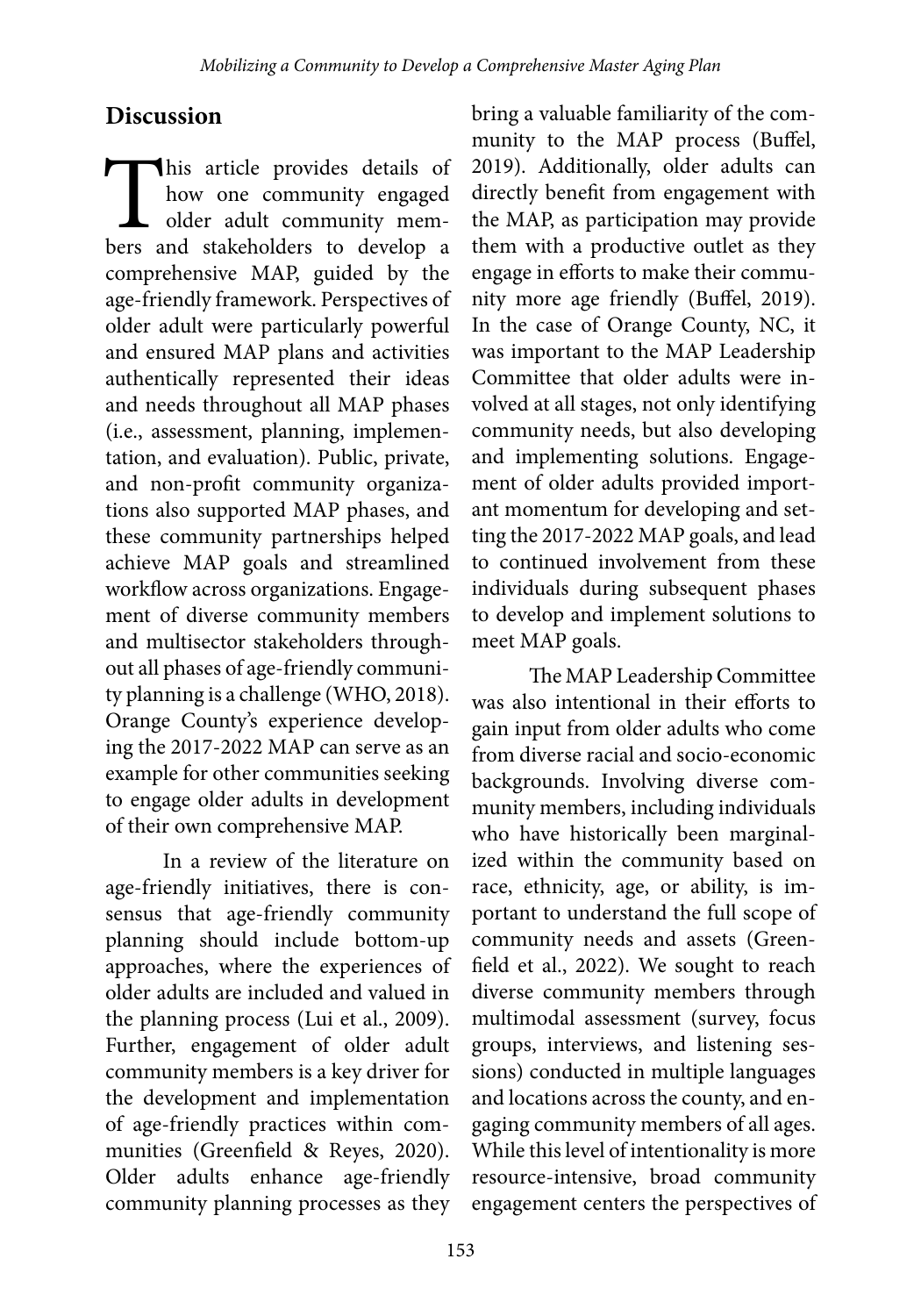older adults, brings greater awareness to the importance of age-friendly communities, and strengthens support for policies to overcome societal and structural biases against older adults (Lehning et al., 2007).

Prior research has shown the importance of buy-in from government and community organizations to support the development and sustainability of age-friendly initiatives within communities (Neville et al., 2016; Steels, 2015). Buy-in from government agencies can help set community-wide priorities that will encourage organizations across the community to engage in age-friendly initiatives (Greenfield et at., 2015; Spina & Menec, 2015; Steels 2015). As part of Orange County's MAP assessment phase, members of the Orange County Board of County Commissioners and local town governments participated in key stakeholder interviews. These interviews afforded opportunities to inform these individuals about and promote the importance of age-friendly communities and gain support from these government agencies and elected officials. Successful development of age-friendly communities relies on leadership and coordination from local governmental authorities (Lui et al., 2009). The acceptance of the final 2017-2022 MAP document by the Orange County Board of County Commissioners contributed to their future consideration of the MAP and age-friendly initiatives when enacting policies.

The engagement of community organizations in the development of the MAP goals and objectives provided a foundation in which stakeholders could identify a role for their organization during the implementation phase. Coordinating services across community organizations is a barrier to creating age-friendly communities (Jeste et al., 2016). Strong local leadership and identifying champions within organizations that support age-friendly practices are important to gain support for collaboration between community organizations (Menac et al., 2015). In Orange County, NC, involvement of key stakeholders throughout the process was essential and was achieved by asking representatives from organizations, the Advisory Board on Aging, and older adult community members to serve on the MAP Steering Committee and on MAP Planning and Implementation Workgroups. This broad engagement across community organizations led to increased awareness about the work of each agency and resulted in the formation of new partnerships among organizations. Having older adult experiences drive the workgroups brought energy to the meetings and helped organizations understand what it was like to age in the community. While we provided the specific example of the development of the Orange County Home Preservation Coalition, workgroups members forged many other partnerships because of their participation in the MAP process.

#### *Limitations and Strengths*

One limitation of this case example is that the replicability of this approach in other communities could be limited. While this was the first Orange County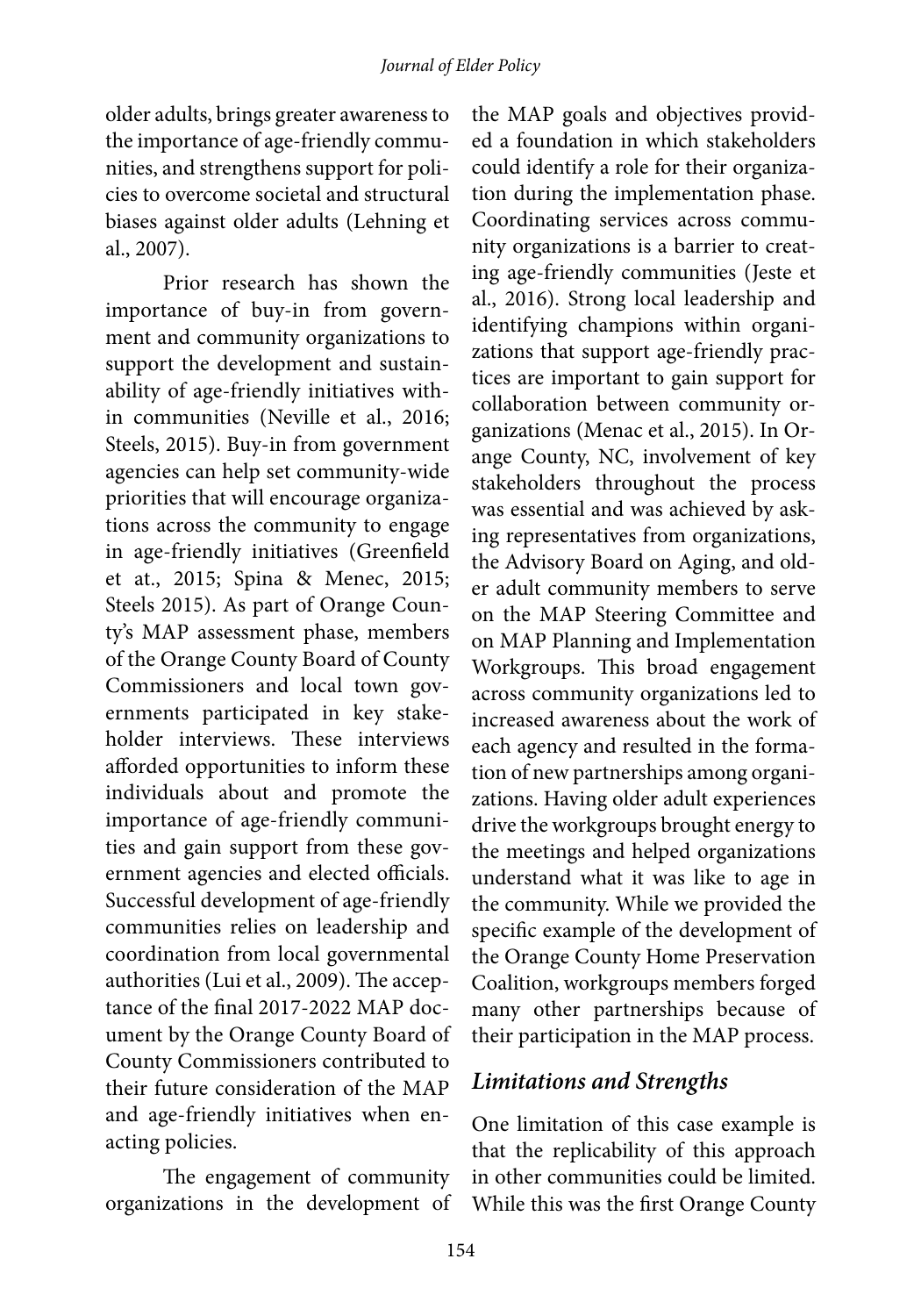MAP developed using the age-friendly framework, this was not the first MAP developed in Orange County, NC. The experience of developing three prior MAPs likely made the process of using the age-friendly framework in Orange County easier than it might be for communities that have never created MAPs or other age-friendly community plans. However, communities looking to create their first MAPs or improve current MAPs can use this case as an example of potential methods for how to include a broad array of perspectives in the creation of MAPs to guide local policy and innovation.

Another reason that this approach may not apply to other communities is that Orange County Department on Aging is nested in a community with strong university support (e.g., personnel, interns, expertise) and community resources (e.g., volunteers, financial support). These resources greatly supported the MAP process and may not be available to other communities. However, these are resources communities may not have considered, and leveraging the expertise available (e.g., community organizations, professional societies, colleges, and universities) can facilitate higher levels of community engagement. Additionally, if communities are unable to conduct all parts of this process due to resources, it will still be beneficial to use some of these techniques to ensure that the perspectives of older adults are a central part of the process of prioritizing services and policy during community planning activities.

Another limitation of this MAP process is that in the community assessment phase we did not track engagement by race, ethnicity, or sexual orientation. Different populations within communities have different needs, making it essential that the voices of all members are included. We have begun planning for the 2022-2027 MAP and are collecting this demographic information to guide us during the assessment phase. We strongly recommend that other communities collect such demographic information in their assessment and look at findings based on this data to identify needs requiring directed or tailored program planning.

A strength of Orange County, NC's age-friendly initiative was the comprehensive assessment of community assets and needs of local older adults. Further, findings were presented back to the community for member checking, to find out if anything was missing, to see if the findings matched older adult community members' experiences, and to identify the highest priorities for the 2017-2022 MAP. A strong partnership between the Orange County Department on Aging and a variety of schools and programs at UNC-CH strengthened support for the development and implementation of the MAP. Additionally, long term relationships between Orange County Department on Aging and community organizations provided early buy-in from stakeholders, since many had the experience of working with Orange County Department on Aging in prior MAPs.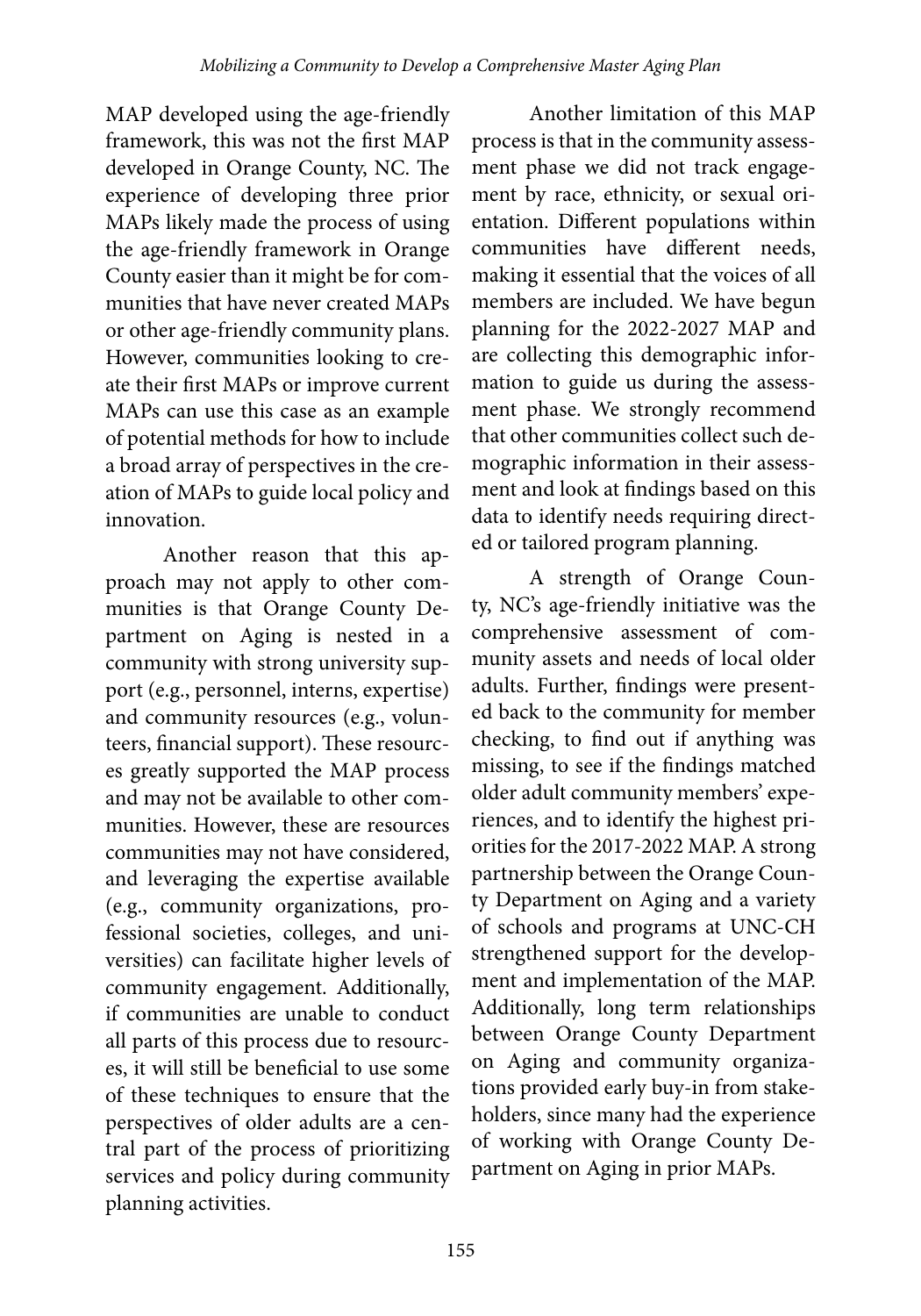Another strength of the 2017- 2022 MAP iteration was the seamless continuation of MAP planning workgroups into the implementation phase. Workgroup members were able to create the goals, strategies, objectives, and indicators making up the plan, and were then responsible for identifying missing partners and working collaboratively to ensure MAP goals were met. Adherence to the Plan was ensured through quarterly meetings where progress was tracked for each indicator using the workgroup matrix document. Community/Strategic plans should not just sit on a shelf. They should include mechanisms for action and accountability.

#### *Policy Implications and Recommendations*

Building an age-friendly community increases livability for all, not just older adults (Menec et al., 2011; Neiboer & Cramm, 2018). Given this broad applicability, combined with growth in older adult populations, state and federal governments would benefit from considering incentive mechanisms for community planning using an age-friendly framework. Incentive mechanisms could include financial support, a formal initiative such as becoming an affiliate of the AARP age-friendly network, and adapting the design and permitting codes to be more age-friendly. One potential source for incentives is federal funding provided to Area Agencies on Aging. At the local level, Area Agencies on Aging are already leveraging federal funds to promote age-friendly com-

munity efforts ([National](https://www.n4a.org/Files/LocalLeadersAAA2017.pdf) Association of Area Agencies on Aging, 2017). However, incentive mechanisms should maintain flexibility so local communities can tailor age-friendly plans to the needs and assets of their community. Importantly, planning should employ an equity approach that ensures reach into communities with fewer resources and/or greater needs so all can benefit from age-friendly communities.

Inherent in planning for agefriendly communities is involvement from older adults and leaders from local organizations and government agencies in the community. Combining the perspectives of older adults, who are experts in living in the community, with those from leaders, who are experts in the local systems, makes age-friendly planning more comprehensive and robust (Menec & Brown, 2018; Torku et al., 2021). While this approach takes more time and effort, this intentionality is necessary for meaningful policy change. In addition, investing in seeing older adults as community resources builds community capacity to improve this work over time.

The age-friendly framework is particularly helpful in encouraging planners to look beyond the "usual suspects" of aging organizations in a community (Coyle et al., 2021). When working with organizations built around housing, transportation, and food, for example, aging leaders can promote the concept that improving the experience of aging improves the experience of living. Pulling together partners from the same area and engaging them in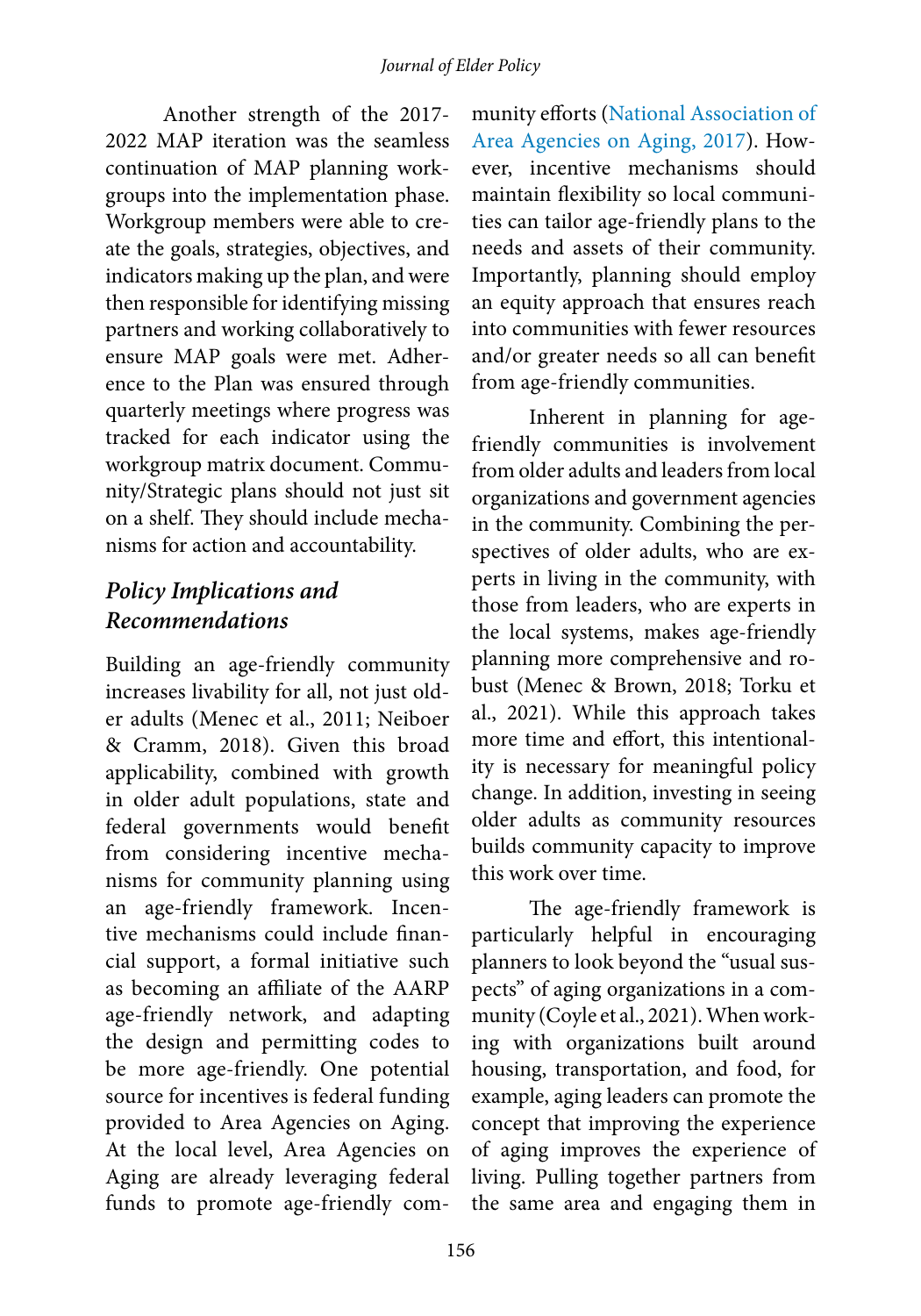strategic planning and implementation provides an opportunity for collaboration and partnership among organizations that might otherwise never cross paths. Infrastructure for collaboration and partnership among people and organizations on a micro-level should be encouraged and supported through policies and funding. The Orange County Home Preservation Coalition is just one example of how older adult perspectives were used to identify an important area for improvement in a community and, along the way, brought in external funding that increased community capacity.

#### **Conclusion**

ge-friendly communities can<br>enhance well-being for people<br>of all ages (Neiboer & Cramm,<br>2018). This case example describes Orenhance well-being for people Lof all ages (Neiboer & Cramm, 2018). This case example describes Orange County's experience using WHO's age-friendly framework to develop their 5-year Master Aging Plan and provides an example of processes that can be used or adapted to other communities. Engaging older adults, community leaders, and policy makers in every phase of the process is essential to creating communities where people of all ages are supported and celebrated.

## **References**

- AARP. (2020). *AARP network of age-friendly states and communities.* [Date retrieved July 28, 2021]. https://www.aarp.org/livable-communities/netwo rk-age-friendly-communities/
- Ball, M. S. & Lawler, K. (2014). Changing practice and policy to move to scale: A framework for age-friendly communities across the United States. *Journal of Aging & Social Policy, 26*(1-2), 19–32. https://doi.org/10.1080/08959420 .2014.856706
- Blomberg, C., Chien, S., Ingawa, S., Nichols, M., Sharer, B., Hunter, M., Tyler, J. & Fraser, M. (2017). *Orange County Master Aging Plan.* Orange County Department on Aging. https://partnershipsinaging.unc.edu/wp-content/ uploads/sites/11698/2020/10/Master-Aging-Plan.pdf
- Buffel, T. (2019). Older coresearchers exploring age-friendly communities: An "insider" perspective on the benefits and challenges of peer-research. *The Gerontologist, 59*, 538-548.
- Cooper, M., Lavalley, R. & Rosemond, C. (2021). *Partners in home preservation program report.* Orange County Department on Aging & Partnerships in Aging Program UNC-CH. https://orangecountync.gov/DocumentCenter/ View/14540/Partners-in-Home-Preservation-Program-Report-January-2021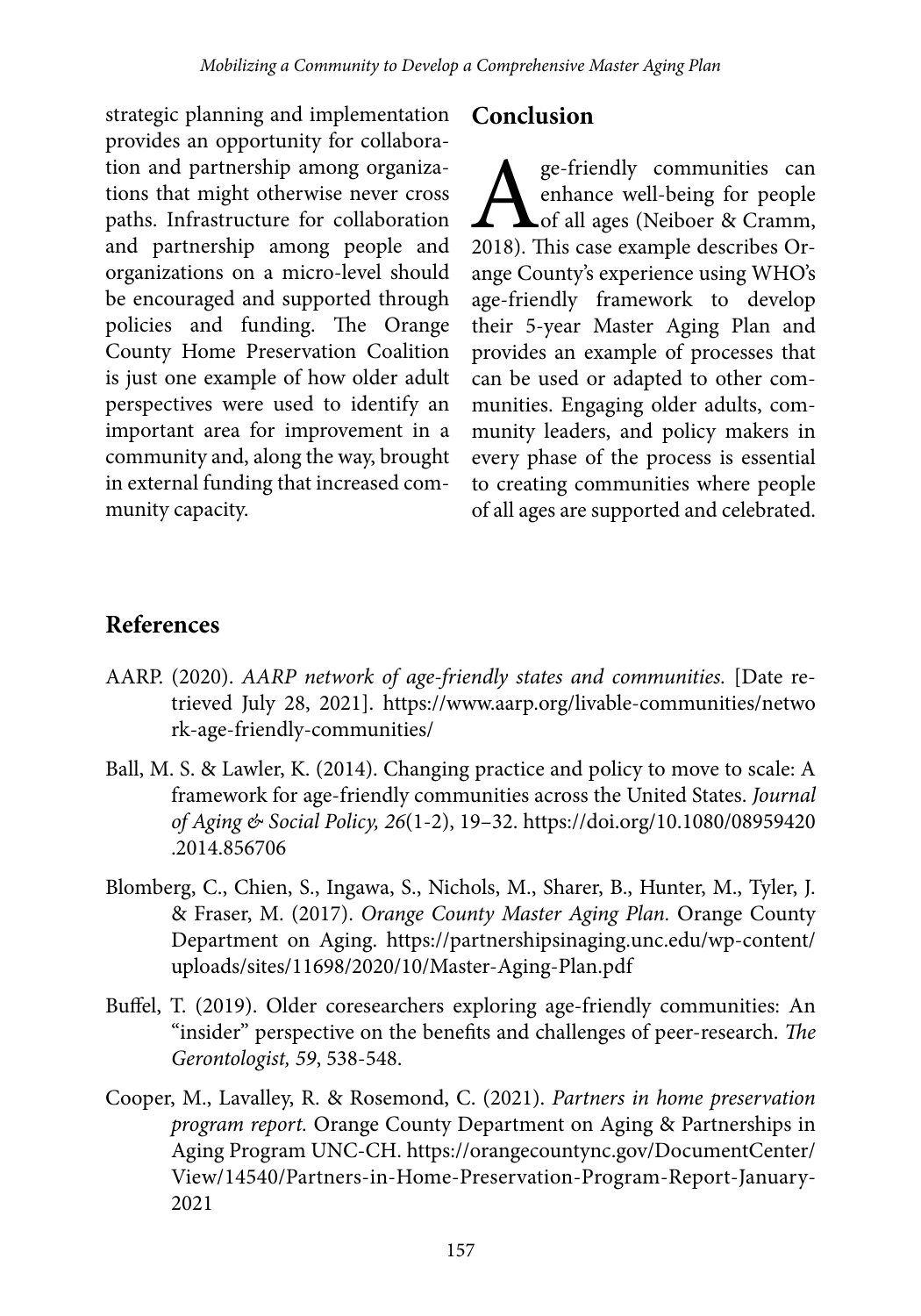- Coyle, C. E., Gleason, S. R., & Mutchler, J. E. (2022). Spillover benefits and achieving sustainability of age-friendly communities. *The Gerontologist*, *62*, 29- 35. https://doi.org/10.1093/geront/gnab060
- Foster, L., & Walker, A. (2015). Active and successful aging: A European policy perspective. *The Gerontologist, 55*, 83-90. https://doi.org/10.1093/geront/ gnu028
- Greenfield, E. A., Oberlink, M., Scharlach, A. E., Neal, M. B., & Stafford, P. B. (2015). Age-friendly community initiatives: Conceptual issues and key questions. *The Gerontologist, 55*, 191-198. https://doi.org/10.1093/geront/ gnv005
- Greenfield, E. A., & Reyes, L. (2020). Characterising older adults' engagement in age-friendly community initiatives: Perspectives from core group leaders in the Northeast United States of America. *Ageing & Society, First View*, 1-20. https://doi.org/10.1017/S0144686X2000166X
- Greenfield, E. A., Black, K., Oh, P., & Pestine-Stevens, A. (2022). Theories of community collaboration to advance age-friendly community change. *The Gerontologist, 62*, 36-45. https://doi.org/10.1093/geront/gnab136
- Jeste, D. V., Blazer II, D. G., Buckwalter, K. C., Cassidy, K. L. K., Fishman, L., Gwyther, L. P., Levin, S. M., Phillipson, C., Rao, R. R., Schmeding, E., Vega, W. A., Avanzino, J. A., Glorioso, D. K. & Feather, J. (2016). Age-friendly communities initiative: Public health approach to promoting successful aging. *The American Journal of Geriatric Psychiatry, 24*, 1158-1170. https:// doi.org/10.1016/j.jagp.2016.07.021
- Lavalley, R. (2020). New Frontiers: Occupational Therapy's Role in Coordinated Community Coalitioning. *OT Practice, 25*(12), 18–21.
- Lehning, A., Chun, Y., & Scharlach, A. (2007). Structural barriers to developing 'aging-friendly' communities. *Public Policy and Aging Report, 17*(3), 15-20. https://doi.org/10.1093/ppar/17.3.15
- Lehning, A. J., & Greenfield, E. A. (2017). Research on age-friendly community initiatives: Taking stock and moving forward. *Journal of Housing for the Elderly, 31*(2), 178-192. https://doi.org/10.1080/02763893.2017.1309937
- Lehning, A. J., Smith, R. J. & Kim, K. (2017). "Friendly" initiatives: An emerging approach to improve communities for vulnerable populations. *Journal of Policy Practice, 16*(1), 46-58. https://doi.org/10.1080/15588742.2015.1125 331
- Lui, C. W., Everingham, J. A., Warburton, J., Cuthill, M., & Bartlett, H. (2009). What makes a community age‐friendly: A review of international literature. *Aus-*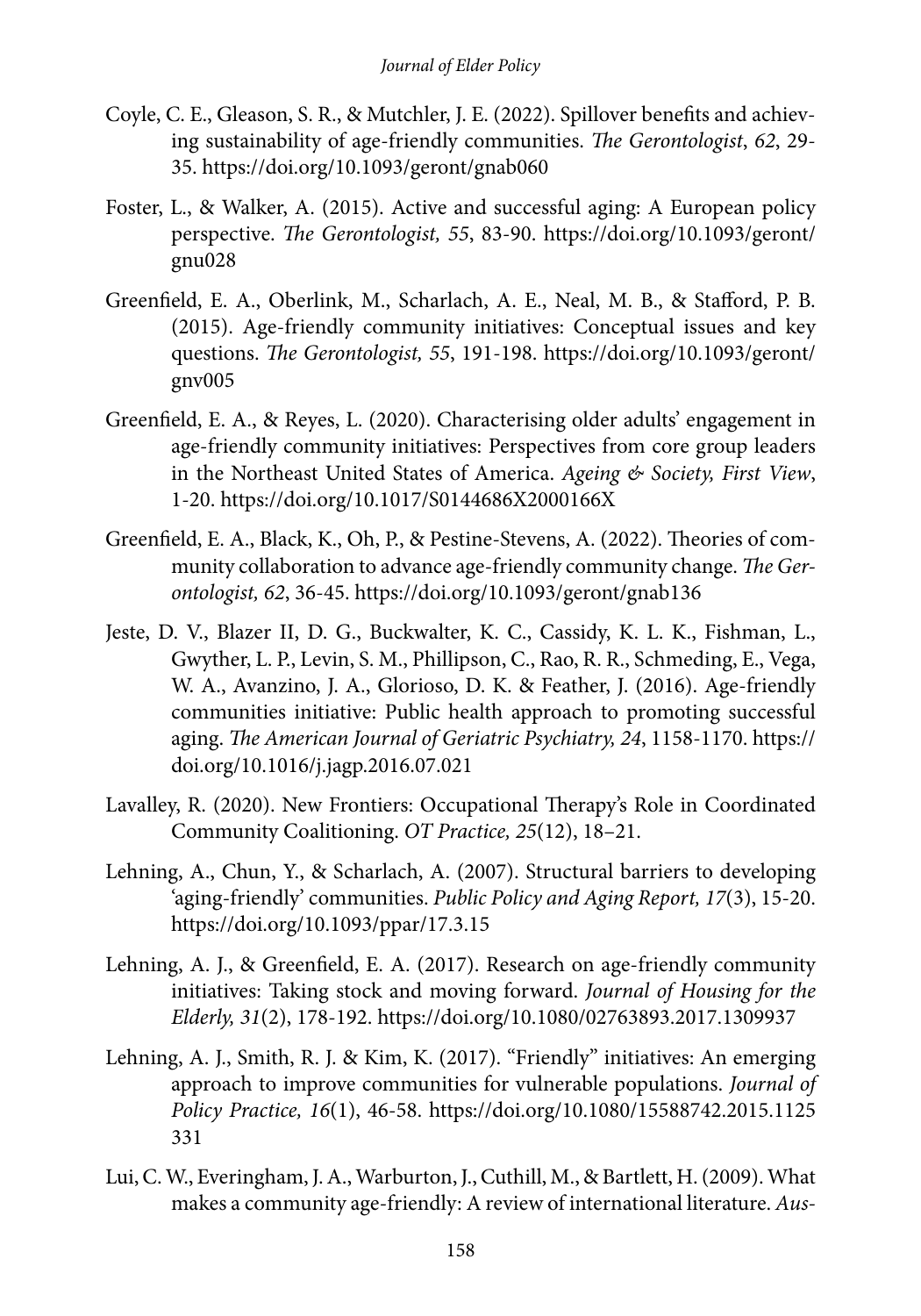*tralasian Journal on Ageing, 28*(3), 116-121. https://doi.org/10.1111/j.1741- 6612.2009.00355.x

- Menec, V., Bell, S., Novek, S., Minnigaleeva, G. A., Morales, E., Ouma, T., Parodi, J. F. & Winterton, R. (2015). Making rural and remote communities more age-friendly: Experts' perspectives on issues, challenges, and priorities. *Journal of Aging & Social Policy, 27*(2), 173-191. https://doi.org/10.1080/0 8959420.2014.995044
- Menec, V., & Brown, C. (2018). Facilitators and barriers to becoming age-friendly: A review. *Journal of Aging & Social Policy*, 1-23. https://doi.org/10.1080/0 8959420.2018.1528116
- Menec, V. H., Means, R., Keating, N., Parkhurst, G., & Eales, J. (2011). Conceptualizing age-friendly communities. *Canadian Journal on Aging/La revue canadienne du vieillissement*, *30*(3), 479-493. https://doi.org/10.1017/ S0714980811000237
- Murtagh, B., Cleland, C., Ferguson, S., Ellis, G., Hunter, R., Rodriguez Añez, C. R., ... & Reis, R. S. (2022). Age-friendly cities, knowledge and urban restructuring. *International Planning Studies, 27*(1), 62-76. https://doi.org/10.108 0/13563475.2021.1920374
- National Association of Area Agencies on Aging. (2017). *Area Agencies on Aging: Local leaders in aging and community living.* https://www.usaging.org/ Files/LocalLeadersAAA2017.pdf
- Neville, S., Napier, S., Adams, J., Wham, C., & Jackson, D. (2016). An integrative review of the factors related to building age‐friendly rural communities. *Journal of Clinical Nursing, 25*, 2402-2412. https://doi.org/10.1111/ jocn.13299
- Nieboer, A. P., & Cramm, J. M. (2018). Age-friendly communities matter for older people's well-being. *Journal of Happiness Studies, 19*, 2405-2420. https:// doi.org/10.1007/s10902-017-9923-5
- Office of State Budget and Management [OBSM]. (2021). County/State population projections. https://www.osbm.nc.gov/facts-figures/population-demo graphics/state-demographer/countystate-population-projections
- Orange County Department on Aging. (2021, August 25). *Master Aging Plan*. https://www.orangecountync.gov/203/Master-Aging-Plan
- Plouffe, L., Kalache, A., & Voelcker, I. (2016). A critical review of the WHO age-friendly cities methodology and its implementation. In: T. Moulaert & S. Garon (Eds), *Age-friendly cities and communities in international comparison* (19-36). Springer. http://dx.doi.org/10.1007/978-3-319-24031-2\_2